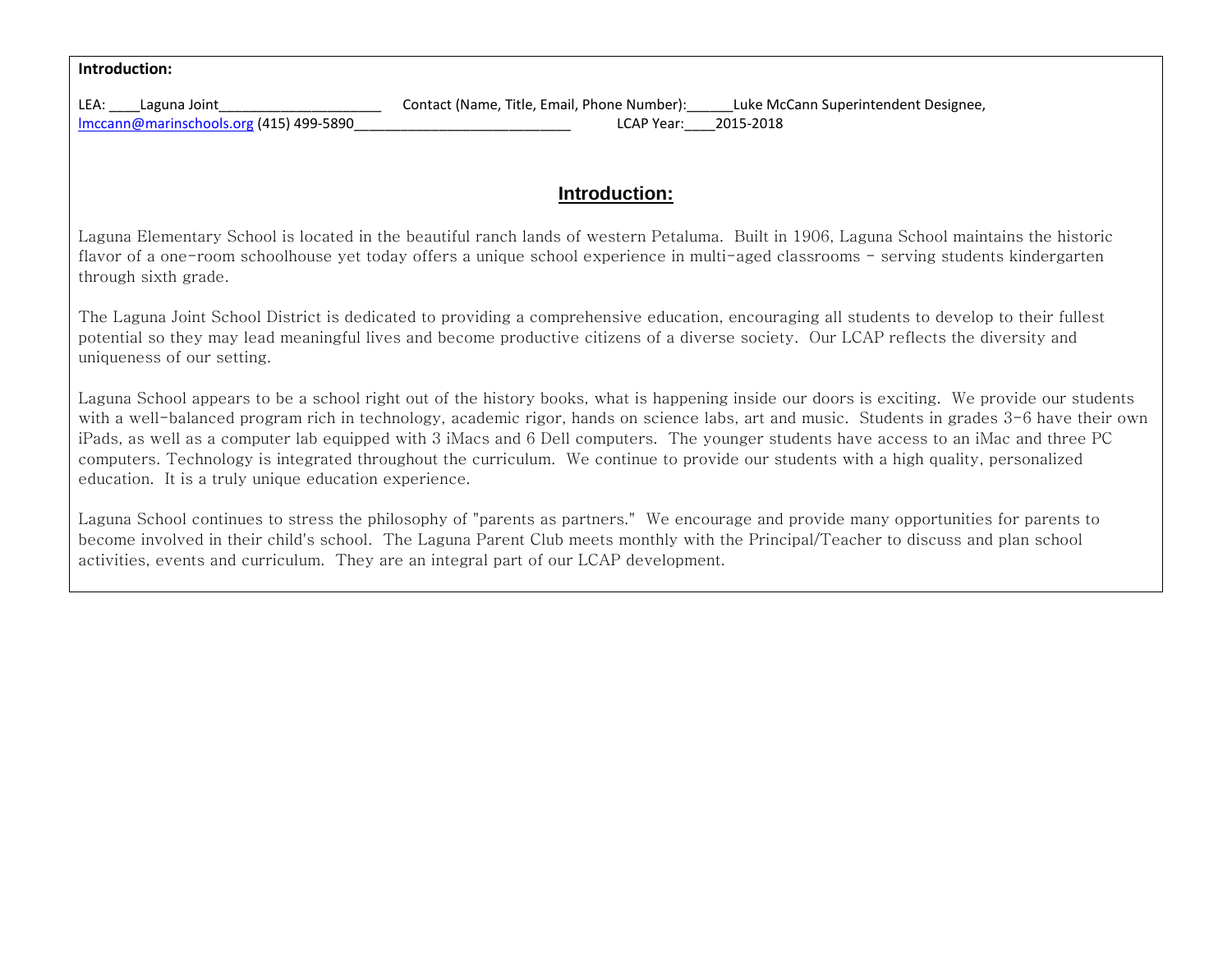*Annual Update Template shall be used to provide details regarding local educational agencies' (LEAs) actions and expenditures to support pupil outcomes and overall performance pursuant to Education Code sections 52060, 52066, 47605, 47605.5, and 47606.5. The LCAP and Annual Update Template must be completed by all LEAs each year.*

*For school districts, pursuant to Education Code section 52060, the LCAP must describe, for the school district and each school within the district, goals and specific actions to achieve those goals for all pupils and each subgroup of pupils identified in Education Code section 52052, including pupils with disabilities, for each of the state priorities and any locally identified priorities.*

*For county offices of education, pursuant to Education Code section 52066, the LCAP must describe, for each county office of education-operated school and program, goals and specific actions to achieve those goals for all pupils and each subgroup of pupils identified in Education Code section 52052, including pupils with disabilities, who are funded through the county office of education Local Control Funding Formula as identified in Education Code section 2574 (pupils attending juvenile court schools, on probation or parole, or mandatorily expelled) for each of the state priorities and any locally identified priorities. School districts and county offices of education may additionally coordinate and describe in their LCAPs services provided to pupils funded by a school district but attending county-operated schools and programs, including special education programs.*

*Charter schools, pursuant to Education Code sections 47605, 47605.5, and 47606.5, must describe goals and specific actions to achieve those goals for all pupils and each subgroup of pupils identified in Education Code section 52052, including pupils with disabilities, for each of the state priorities as applicable*  and any locally identified priorities. For charter schools, the inclusion and description of goals for state priorities in the LCAP may be modified to meet the *grade levels served and the nature of the programs provided, including modifications to reflect only the statutory requirements explicitly applicable to charter schools in the Education Code.*

*The LCAP is intended to be a comprehensive planning tool. Accordingly, in developing goals, specific actions, and expenditures, LEAs should carefully consider how to reflect the services and related expenses for their basic instructional program in relationship to the state priorities. LEAs may reference and describe actions and expenditures in other plans and funded by a variety of other fund sources when detailing goals, actions, and expenditures related to the state and local priorities. LCAPs must be consistent with school plans submitted pursuant to Education Code section 64001. The information contained in the LCAP, or annual update, may be supplemented by information contained in other plans (including the LEA plan pursuant to Section 1112 of Subpart 1 of Part A of Title I of Public Law 107-110) that are incorporated or referenced as relevant in this document.* 

For each section of the template, LEAs shall comply with instructions and should use the quiding questions as prompts (but not limits) for completing the *information as required by statute. Guiding questions do not require separate narrative responses. However, the narrative response and goals and actions should demonstrate each guiding question was considered during the development of the plan. Data referenced in the LCAP must be consistent with the school accountability report card where appropriate. LEAs may resize pages or attach additional pages as necessary to facilitate completion of the LCAP.*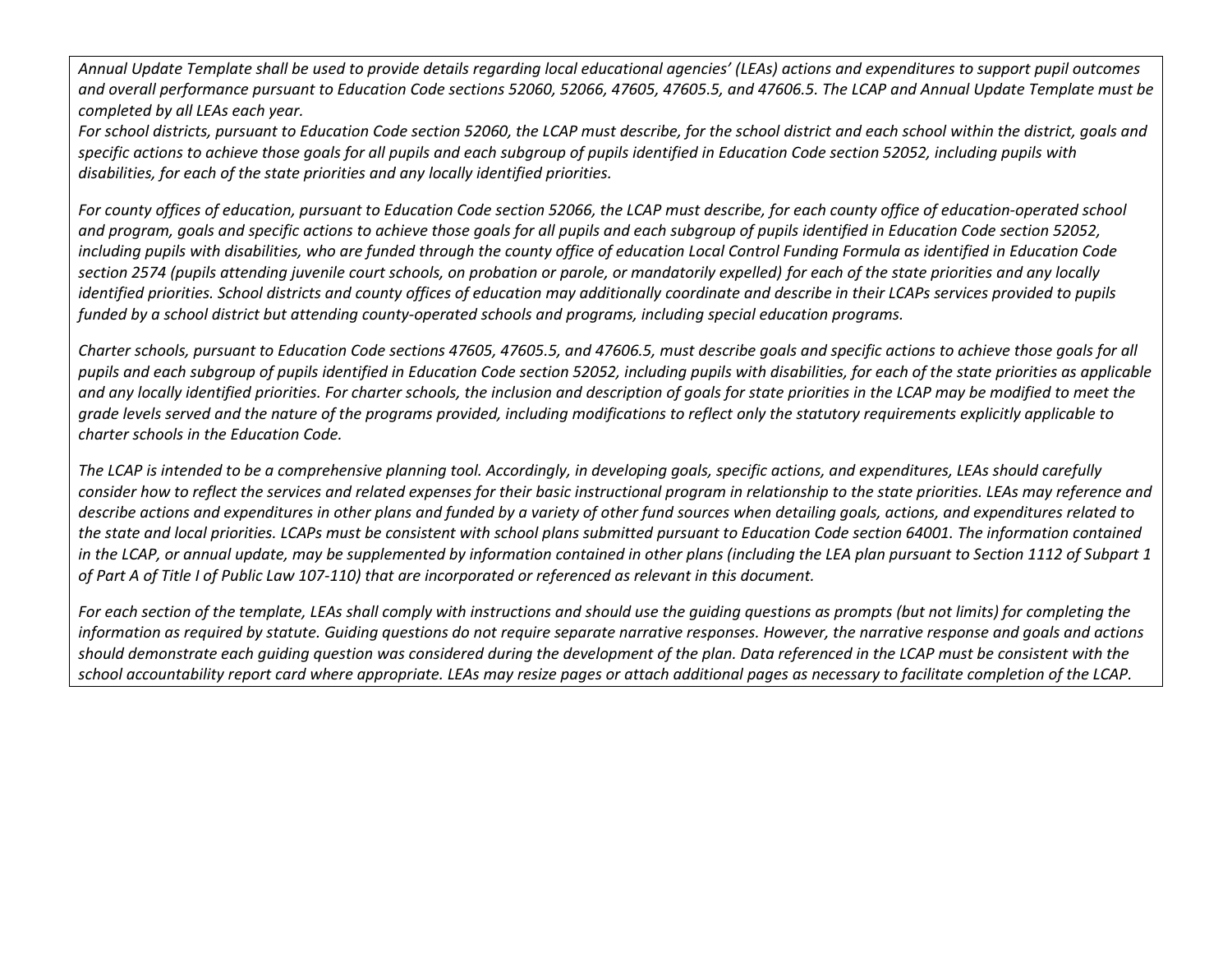# *State Priorities*

*The state priorities listed in Education Code sections 52060 and 52066 can be categorized as specified below for planning purposes, however, school districts and county offices of education must address each of the state priorities in their LCAP. Charter schools must address the priorities in Education Code section 52060(d) that apply to the grade levels served, or the nature of the program operated, by the charter school.*

## *A. Conditions of Learning:*

*Basic: degree to which teachers are appropriately assigned pursuant to Education Code section 44258.9, and fully credentialed in the subject areas and for the pupils they are teaching; pupils have access to standards-aligned instructional materials pursuant to Education Code section 60119; and school facilities are maintained in good repair pursuant to Education Code section 17002(d). (Priority 1)*

*Implementation of State Standards: implementation of academic content and performance standards and English language development standards adopted by the state board for all pupils, including English learners. (Priority 2)*

*Course access: pupil enrollment in a broad course of study that includes all of the subject areas described in Education Code section 51210 and subdivisions (a) to (i), inclusive, of Section 51220, as applicable. (Priority 7)*

*Expelled pupils (for county offices of education only): coordination of instruction of expelled pupils pursuant to Education Code section 48926. (Priority 9)*

*Foster youth (for county offices of education only): coordination of services, including working with the county child welfare agency to share information, responding to the needs of the juvenile court system, and ensuring transfer of health and education records. (Priority 10)*

## *B. Pupil Outcomes:*

Pupil achievement: performance on standardized tests, score on Academic Performance Index, share of pupils that are college and career ready, share of *English learners that become English proficient, English learner reclassification rate, share of pupils that pass Advanced Placement exams with 3 or higher, share of pupils determined prepared for college by the Early Assessment Program. (Priority 4)*

*Other pupil outcomes: pupil outcomes in the subject areas described in Education Code section 51210 and subdivisions (a) to (i), inclusive, of Education Code section 51220, as applicable. (Priority 8)* 

## *C. Engagement:*

*Parental involvement: efforts to seek parent input in decision making at the district and each school site, promotion of parent participation in programs for unduplicated pupils and special need subgroups. (Priority 3)*

*Pupil engagement: school attendance rates, chronic absenteeism rates, middle school dropout rates, high school dropout rates, high school graduations rates. (Priority 5)*

*School climate: pupil suspension rates, pupil expulsion rates, other local measures including surveys of pupils, parents and teachers on the sense of safety and school connectedness. (Priority 6)*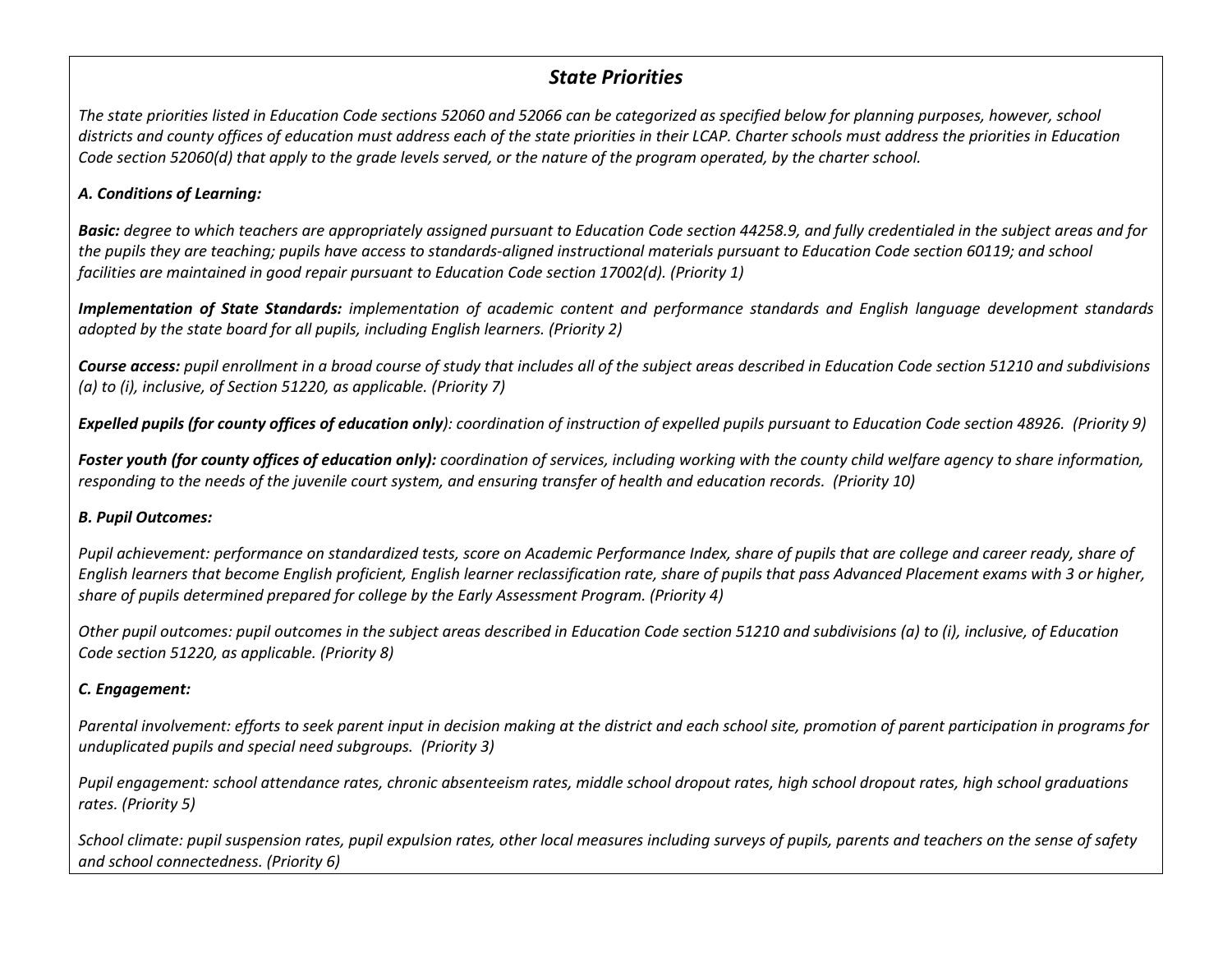#### **Section 1: Stakeholder Engagement**

*Meaningful engagement of parents, pupils, and other stakeholders, including those representing the subgroups identified in Education Code section 52052, is critical to the LCAP and budget process. Education Code sections 52060(g), 52062 and 52063 specify the minimum requirements for school districts; Education Code sections 52055(g), 52068 and 52069 specify the minimum requirements for county offices of education, and Education Code section 47606.5 specifies the minimum requirements for charter schools. In addition, Education Code section 48985 specifies the requirements for translation of documents.*

**Instructions:** Describe the process used to consult with parents, pupils, school personnel, local bargaining units as applicable, and the community and how this consultation contributed to development of the LCAP or annual update. Note that the LEA's goals, actions, services and expenditures related to the state priority of parental involvement are to be described separately in Section 2. In the annual update boxes, describe the stakeholder involvement process for the review, and describe its impact on, the development of the annual update to LCAP goals, actions, services, and expenditures.

#### **Guiding Questions:**

- 1) How have applicable stakeholders (e.g., parents and pupils, including parents of unduplicated pupils and unduplicated pupils identified in Education Code section 42238.01, community members, local bargaining units, LEA personnel, county child welfare agencies, county office of education foster youth services programs, court-appointed special advocates, and other foster youth stakeholders, community organizations representing English learners, and others as appropriate) been engaged and involved in developing, reviewing, and supporting implementation of the LCAP?
- 2) How have stakeholders been included in the LEA's process in a timely manner to allow for engagement in the development of the LCAP?
- 3) What information (e.g., quantitative and qualitative data/metrics) was made available to stakeholders related to the state priorities and used by the LEA to inform the LCAP goal setting process? How was the information made available?
- 4) What changes, if any, were made in the LCAP prior to adoption as a result of written comments or other feedback received by the LEA through any of the LEA's engagement processes?
- 5) What specific actions were taken to meet statutory requirements for stakeholder engagement pursuant to Education Code sections 52062, 52068, and 47606.5, including engagement with representatives of parents and guardians of pupils identified in Education Code section 42238.01?
- 6) What specific actions were taken to consult with pupils to meet the requirements 5 CCR 15495(a)?
- 7) How has stakeholder involvement been continued and supported? How has the involvement of these stakeholders supported improved outcomes for pupils, including unduplicated pupils, related to the state priorities?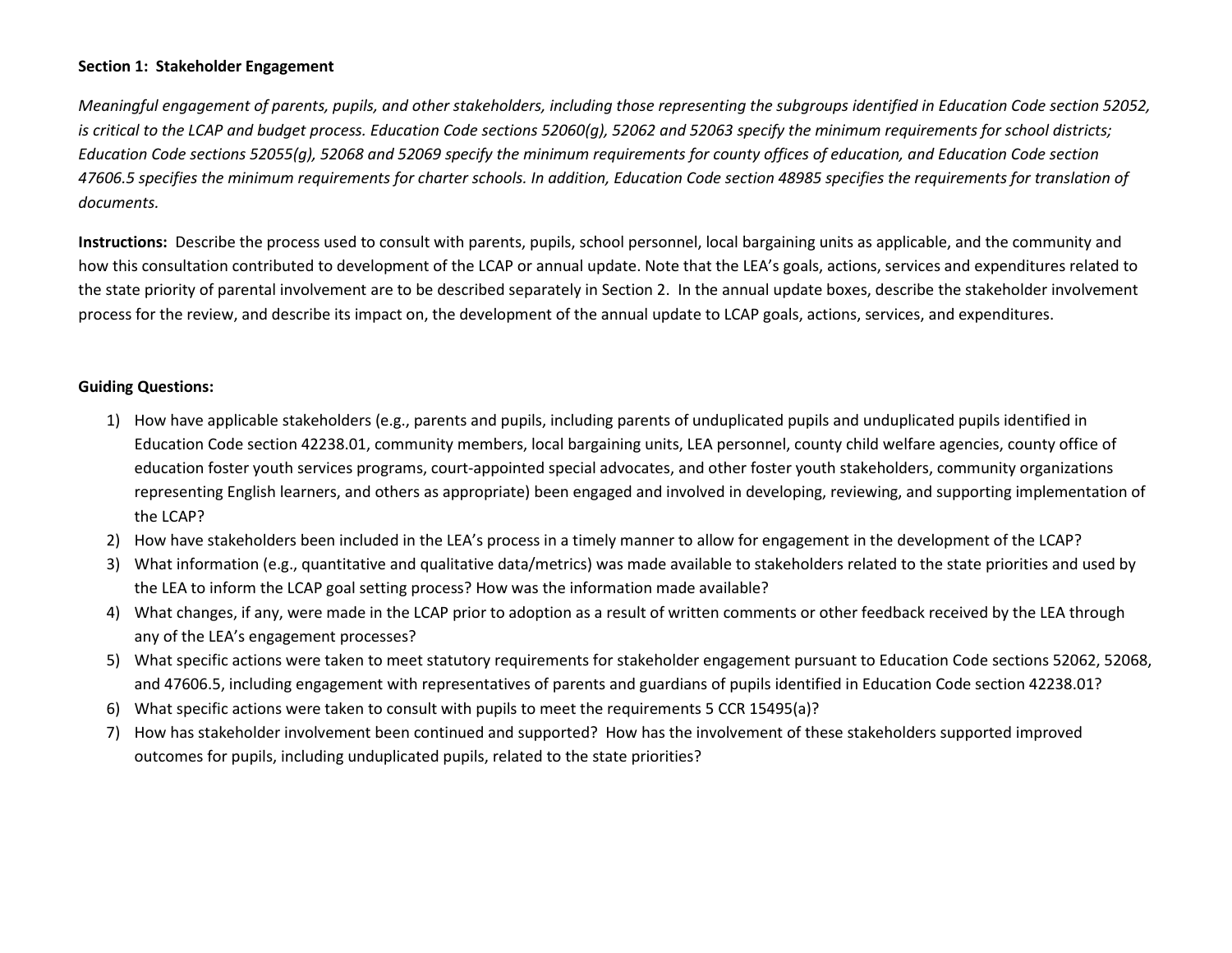| <b>Involvement Process</b>                                                                                                                                                                                                                                                                                                                                                                                                                                                                                                      | <b>Impact on LCAP</b>                                                                                                                                                                                                                                              |
|---------------------------------------------------------------------------------------------------------------------------------------------------------------------------------------------------------------------------------------------------------------------------------------------------------------------------------------------------------------------------------------------------------------------------------------------------------------------------------------------------------------------------------|--------------------------------------------------------------------------------------------------------------------------------------------------------------------------------------------------------------------------------------------------------------------|
| April 1, 2015 Meeting with Parent Club: 10 parents were present and 2 staff. The 2014-15<br>goals were reviewed as well as the stakeholder input that was reviewed from the prior year.<br>It was noted that some of the goals were not met and were suggested to roll forward for<br>the. Homework club was an area of particular interest and will definitely be featured in the<br>2015-2016 LCAP. Subsequent to this meeting, an individual came forward that is interested<br>in operationalizing this area. More to come. | Goal #4 In May 2015 a professional expert was hired for<br>the Homework Club. The Homework Club is meeting once<br>a week for 1.5 hours a day. Homework Club will be<br>continued in 2015-16.                                                                      |
| Additionally, other areas of improvement were collected. Playground equipment was<br>suggested, specifically playground structures, tire swing. A shade structure was suggested<br>as well.                                                                                                                                                                                                                                                                                                                                     | Additional playground equipment was considered but was<br>not included in the budget at this time. Playground<br>equipment will be considered at a later time.                                                                                                     |
| <b>Annual Update:</b><br>Through the annual update process it was determined that in general all goal areas were<br>relevant and should be continued. However, it was felt that there could be some<br>consolidation of goals, specifically, goal 5 - Nutrition and goal 6 School facilities. These will<br>be combined to a goals that reflects student health/well-being and safety at school. Action<br>steps will reflect these items more accurately than with separate goals.                                             | <b>Annual Update:</b><br>These goals have been combined and are shown as Goal #5 for<br>2015-16.                                                                                                                                                                   |
| April 7, 2015 - Laguna Board Meeting: Ms. Brambila reviewed the prior year goals, provided<br>a summary of the growth against the goals and areas that did not have enough<br>development. Of those goals, the board also heard about the input from parents and what<br>they found important. Ms. Brambila also provided insight on what goals she felt should<br>move forward.                                                                                                                                                | After Prop 39 funding is approved additional budget may be<br>added to include a shade structure from these funds.<br>If the funding application is not improved to add the shade<br>structure the funding would have to come from the district's<br>general fund. |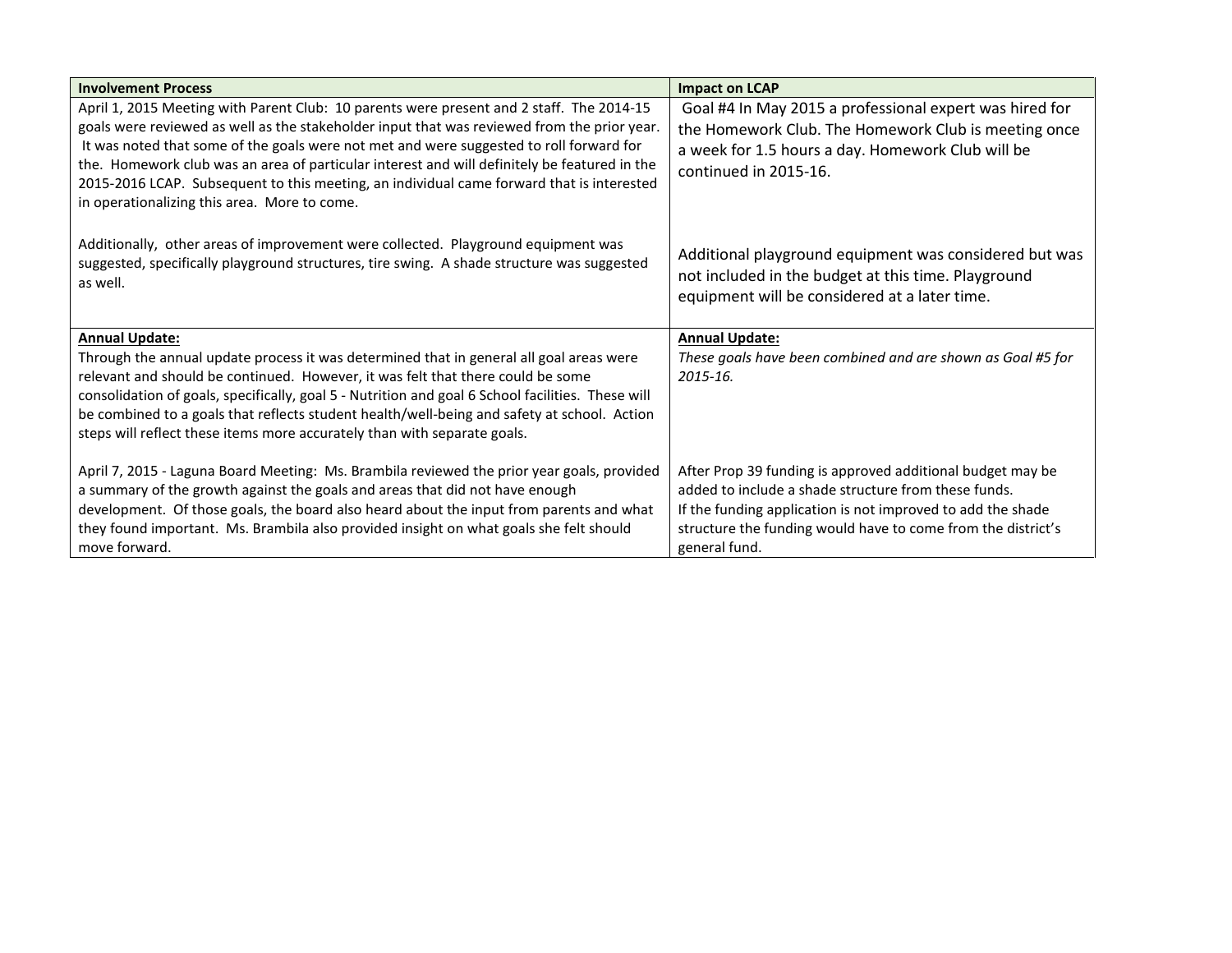#### *Section 2: Goals, Actions, Expenditures, and Progress Indicators*

#### **Instructions:**

All LEAs must complete the LCAP and Annual Update Template each year. The LCAP is a three-year plan for the upcoming school year and the two years that follow. In this way, the program and goals contained in the LCAP align with the term of a school district and county office of education budget and multiyear budget projections. The Annual Update section of the template reviews progress made for each stated goal in the school year that is coming to a close, assesses the effectiveness of actions and services provided, and describes the changes made in the LCAP for the next three years that are based on this review and assessment.

Charter schools may adjust the table below to align with the term of the charter school's budget that is submitted to the school's authorizer pursuant to Education Code section 47604.33.

For school districts, Education Code sections 52060 and 52061, for county offices of education, Education Code sections 52066 and 52067, and for charter schools, Education Code section 47606.5 require(s) the LCAP to include a description of the annual goals, for all pupils and each subgroup of pupils, to be achieved for each state priority as defined in 5 CCR 15495(i) and any local priorities; a description of the specific actions an LEA will take to meet the identified goals; a description of the expenditures required to implement the specific actions; and an annual update to include a review of progress towards the goals and describe any changes to the goals.

To facilitate alignment between the LCAP and school plans, the LCAP shall identify and incorporate school-specific goals related to the state and local priorities from the school plans submitted pursuant to Education Code section 64001. Furthermore, the LCAP should be shared with, and input requested from, school site-level advisory groups, as applicable (e.g., school site councils, English Learner Advisory Councils, pupil advisory groups, etc.) to facilitate alignment between school-site and district-level goals and actions. An LEA may incorporate or reference actions described in other plans that are being undertaken to meet the goal.

## **Using the following instructions and guiding questions, complete a goal table (see below) for each of the LEA's goals. Duplicate and expand the fields as necessary.**

**Goal:** Describe the goal.

When completing the goal tables, include goals for all pupils and specific goals for school sites and specific subgroups, including pupils with disabilities, both at the LEA level and, where applicable, at the school site level. The LEA may identify which school sites and subgroups have the same goals, and group and describe those goals together. The LEA may also indicate those goals that are not applicable to a specific subgroup or school site.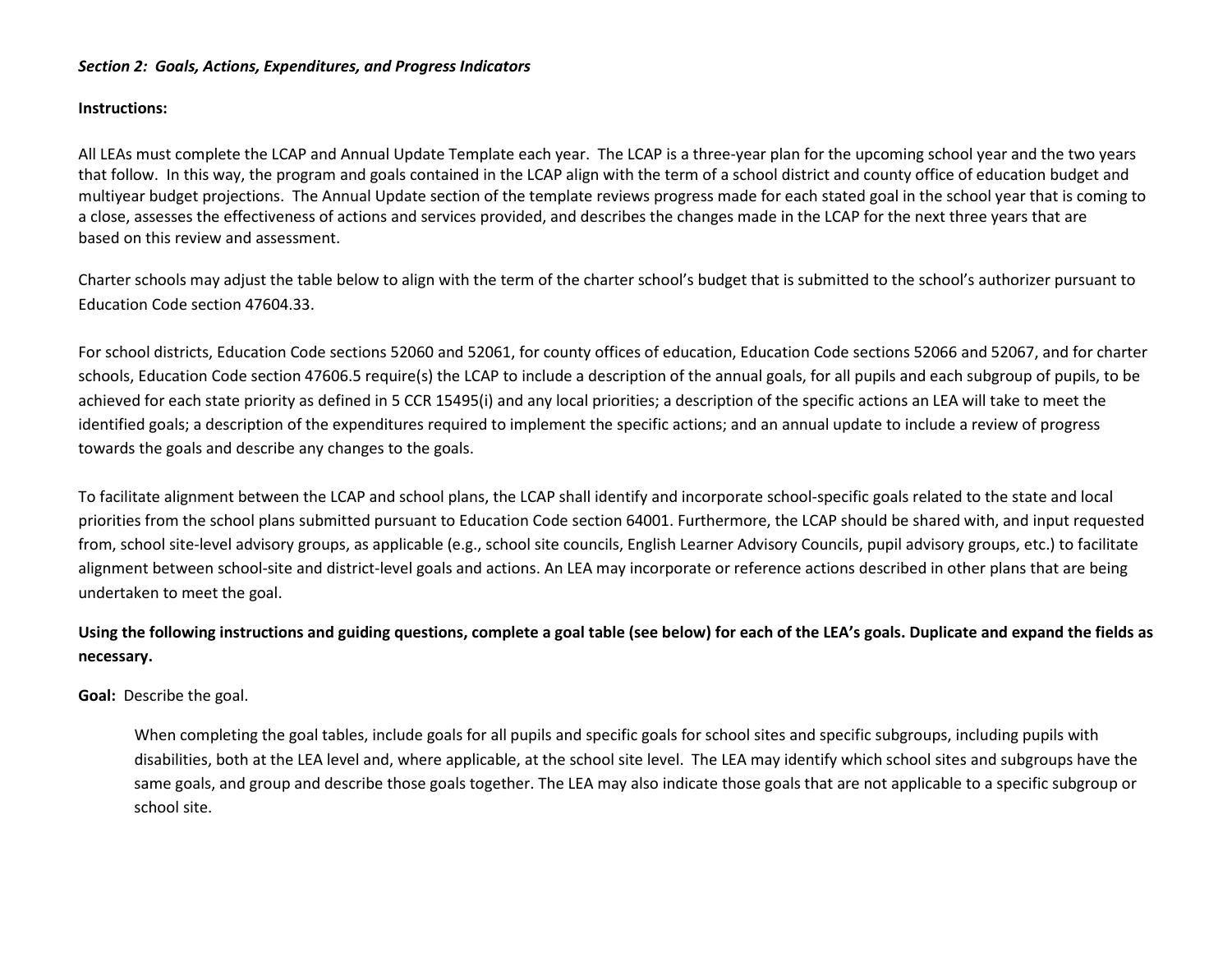**Related State and/or Local Priorities:** Identify the state and /or local priorities addressed by the goal by placing a check mark next to the applicable priority or priorities. The LCAP must include goals that address each of the state priorities, as defined in 5 CCR 15495(i), and any additional local priorities; however, one goal may address multiple priorities.

**Identified Need:** Describe the need(s) identified by the LEA that this goal addresses, including a description of the supporting data, used to identify the need(s).

Schools: Identify the schools sites to which the goal applies. LEAs may indicate "all" for all schools, specify an individual school or a subset of schools, or specify grade spans (e.g., all high schools or grades K-5).

**Applicable Pupil Subgroups:** Identify the pupil subgroups as defined in Education Code section 52052 to which the goal applies, or indicate "all" for all pupils.

**Expected Annual Measurable Outcomes:** For each LCAP year, identify and describe specific expected measurable outcomes for all pupils using, at minimum, the applicable required metrics for the related state priorities. Where applicable, include descriptions of specific expected measurable outcomes for schoolsites and specific subgroups, including pupils with disabilities, both at the LEA level and at the school site level.

The metrics used to describe the expected measurable outcomes may be quantitative or qualitative, although the goal tables must address all required metrics for every state priority in each LCAP year. The required metrics are the specified measures and objectives for each state priority as set forth in Education Code sections 52060(d) and 52066(d). For the pupil engagement priority metrics, LEAs must calculate the rates specified in Education Code sections 52060(d)(5)(B), (C), (D) and (E) as described in the Local Control Accountability Plan and Annual Update Template Appendix, sections (a) through (d).

**Action/Services:** For each LCAP year, identify all annual actions to be performed and services provided to meet the described goal. Actions may describe a group of services that are implemented to achieve the identified goal.

**Scope of Service:** Describe the scope of each action/service by identifying the schoolsites covered. LEAs may indicate "all" for all schools, specify an individual school or a subset of schools, or specify grade spans (e.g., all high schools or grades K-5). If supplemental and concentration funds are used to support the action/service, the LEA must identify if the scope of service is districtwide, schoolwide, countywide, or charterwide.

**Pupils to be served within identified scope of service:** For each action/service, identify the pupils to be served within the identified scope of service. If the action to be performed or the service to be provided is for all pupils, place a check mark next to "ALL."

For each action and/or service to be provided above what is being provided for all pupils, place a check mark next to the applicable unduplicated pupil subgroup(s) and/or other pupil subgroup(s) that will benefit from the additional action, and/or will receive the additional service. Identify, as applicable, additional actions and services for unduplicated pupil subgroup(s) as defined in Education Code section 42238.01, pupils redesignated fluent English proficient, and/or pupils subgroup(s) as defined in Education Code section 52052.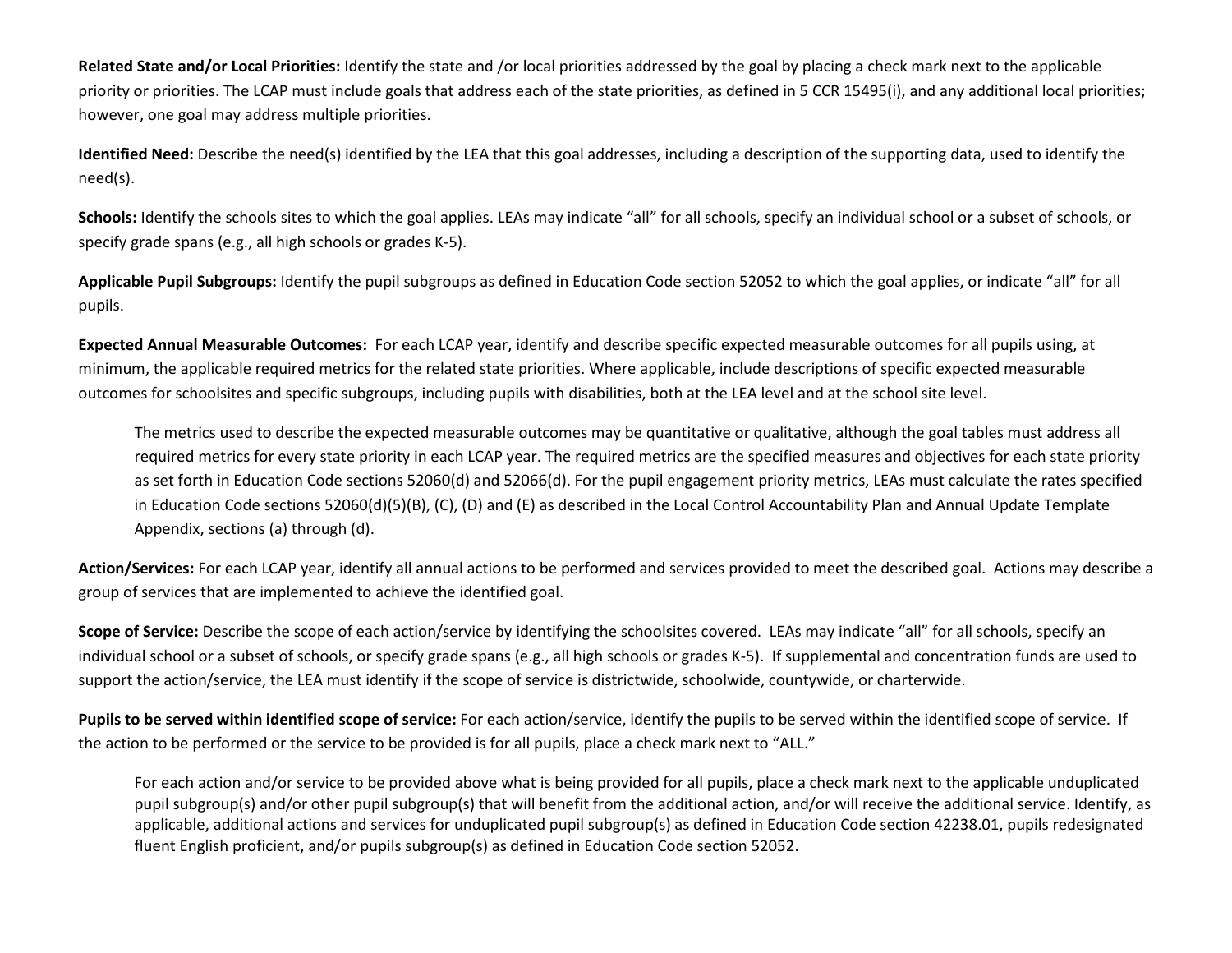**Budgeted Expenditures:** For each action/service, list and describe budgeted expenditures for each school year to implement these actions, including where those expenditures can be found in the LEA's budget. The LEA must reference all fund sources for each proposed expenditure. Expenditures must be classified using the California School Accounting Manual as required by Education Code sections 52061, 52067, and 47606.5.

### **Guiding Questions:**

- 1) What are the LEA's goal(s) to address state priorities related to "Conditions of Learning"?
- 2) What are the LEA's goal(s) to address state priorities related to "Pupil Outcomes"?
- 3) What are the LEA's goal(s) to address state priorities related to parent and pupil "Engagement" (e.g., parent involvement, pupil engagement, and school climate)?
- 4) What are the LEA's goal(s) to address any locally-identified priorities?
- 5) How have the unique needs of individual school sites been evaluated to inform the development of meaningful district and/or individual school site goals (e.g., input from site level advisory groups, staff, parents, community, pupils; review of school level plans; in-depth school level data analysis, etc.)?
- 6) What are the unique goals for unduplicated pupils as defined in Education Code sections 42238.01 and subgroups as defined in section 52052 that are different from the LEA's goals for all pupils?
- 7) What are the specific expected measurable outcomes associated with each of the goals annually and over the term of the LCAP?
- 8) What information (e.g., quantitative and qualitative data/metrics) was considered/reviewed to develop goals to address each state or local priority?
- 9) What information was considered/reviewed for individual schoolsites?
- 10) What information was considered/reviewed for subgroups identified in Education Code section 52052?
- 11) What actions/services will be provided to all pupils, to subgroups of pupils identified pursuant to Education Code section 52052, to specific schoolsites, to English learners, to low-income pupils, and/or to foster youth to achieve goals identified in the LCAP?
- 12) How do these actions/services link to identified goals and expected measurable outcomes?
- 13) What expenditures support changes to actions/services as a result of the goal identified? Where can these expenditures be found in the LEA's budget?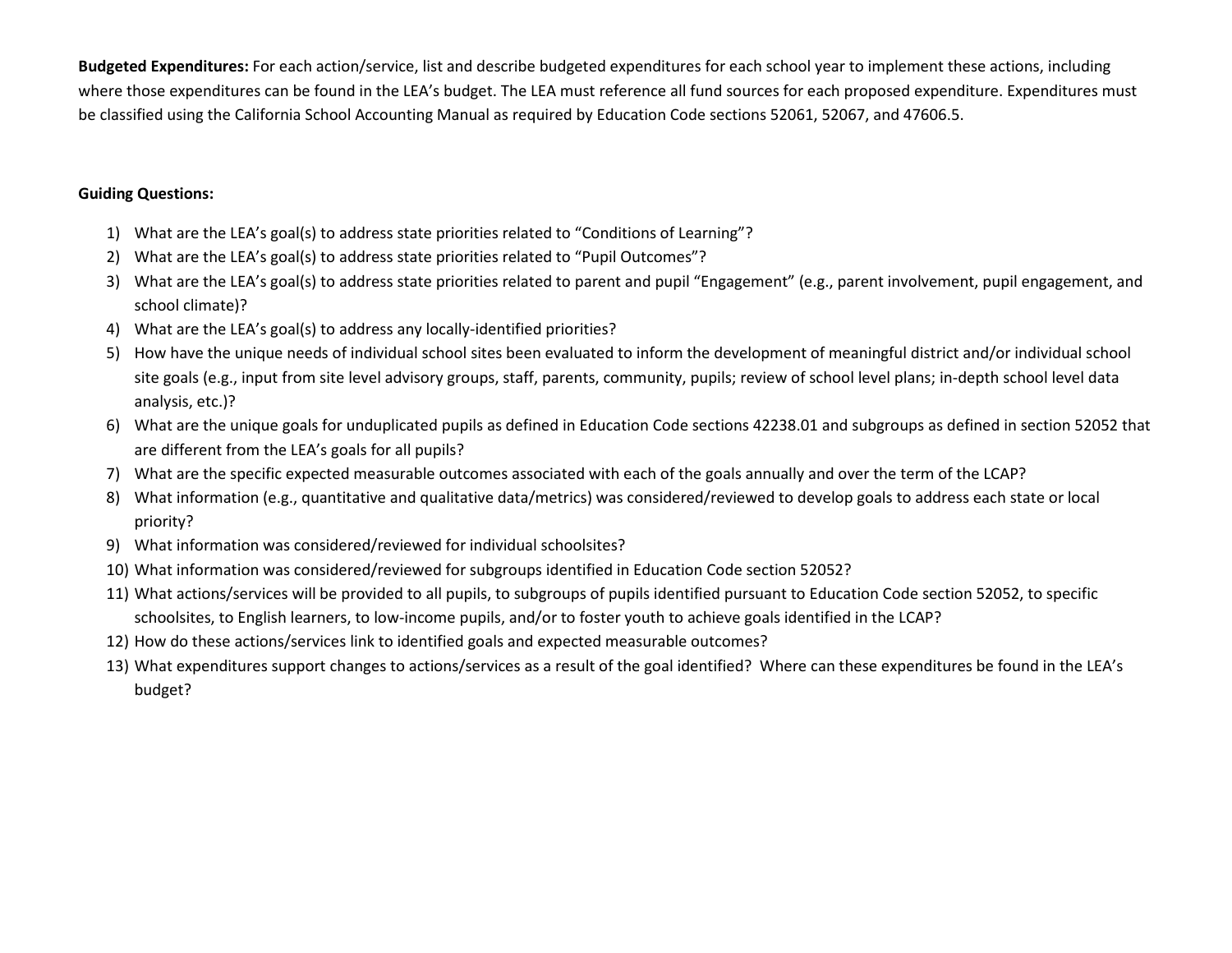|                                                                                                                                                                    |                             |                                                                                      |                           |                                                                                                                             | Related State and/or Local Priorities:<br>$\mathbf{1}$ | $\sqrt{2}\sqrt{3}$            |
|--------------------------------------------------------------------------------------------------------------------------------------------------------------------|-----------------------------|--------------------------------------------------------------------------------------|---------------------------|-----------------------------------------------------------------------------------------------------------------------------|--------------------------------------------------------|-------------------------------|
| Goal 1: $-$ All educators will participate in high quality professional development to continue to<br>GOAL:<br>provide best practice instruction for all students. |                             |                                                                                      |                           |                                                                                                                             |                                                        |                               |
|                                                                                                                                                                    |                             |                                                                                      |                           |                                                                                                                             | COE only: 9_ 10_                                       |                               |
|                                                                                                                                                                    |                             |                                                                                      |                           |                                                                                                                             | Local: Specify                                         |                               |
| Identified Need:                                                                                                                                                   |                             | Identified Need: All teachers need to be highly qualified                            |                           |                                                                                                                             |                                                        |                               |
|                                                                                                                                                                    |                             |                                                                                      |                           | Metric: Highly Qualified teachers, parent survey, professional development records, student survey; student attendance rate |                                                        |                               |
|                                                                                                                                                                    |                             | Schools:<br>Other: Single School District                                            |                           |                                                                                                                             |                                                        |                               |
| Goal Applies to:                                                                                                                                                   |                             | Applicable Pupil Subgroups:<br>All                                                   |                           |                                                                                                                             |                                                        |                               |
|                                                                                                                                                                    |                             |                                                                                      |                           | <b>LCAP Year 1: 2015-16</b>                                                                                                 |                                                        |                               |
|                                                                                                                                                                    |                             |                                                                                      |                           | Students will gain more competence navigating technology designed to enhance the Common Core standards                      |                                                        |                               |
|                                                                                                                                                                    | <b>Expected Annual</b>      | Students will be engaged and maintain attendance at school.                          |                           |                                                                                                                             |                                                        |                               |
|                                                                                                                                                                    | <b>Measurable Outcomes:</b> | Students will increase collaboration.                                                |                           |                                                                                                                             |                                                        |                               |
|                                                                                                                                                                    |                             | Teachers will be highly qualified and well trained.                                  |                           |                                                                                                                             |                                                        |                               |
|                                                                                                                                                                    |                             | Actions/Services                                                                     | Scope of                  | Pupils to be served within identified scope of service                                                                      |                                                        | <b>Budgeted</b>               |
|                                                                                                                                                                    |                             |                                                                                      | Service                   |                                                                                                                             |                                                        | Expenditures                  |
|                                                                                                                                                                    |                             | Pilot Common Core Math adoption Staff training                                       | Other (                   |                                                                                                                             |                                                        | Salaries &<br><b>Benefits</b> |
|                                                                                                                                                                    |                             | for implementation $-$ staff to participate in<br>training related to this adoption. | School/dist<br>rict wide) |                                                                                                                             |                                                        | \$166,037:                    |
|                                                                                                                                                                    |                             | Pilot of Common Core Language Arts/ELD                                               |                           | $V$ All                                                                                                                     |                                                        | LCFF: \$159,332               |
|                                                                                                                                                                    |                             | program and continue with purchased program                                          |                           |                                                                                                                             |                                                        | Federal: \$1,616              |
|                                                                                                                                                                    |                             | until final list is approved by the state for pilot.                                 |                           |                                                                                                                             |                                                        | REAP: \$5,089                 |
|                                                                                                                                                                    |                             | Review and train staff in CCSS.                                                      |                           |                                                                                                                             |                                                        |                               |
|                                                                                                                                                                    |                             |                                                                                      |                           | <b>LCAP Year 2: 2016-17</b>                                                                                                 |                                                        |                               |
|                                                                                                                                                                    |                             |                                                                                      |                           | Students will gain more competence navigating technology designed to enhance the Common Core standards                      |                                                        |                               |
|                                                                                                                                                                    | <b>Expected Annual</b>      | Students will be engaged and maintain attendance at school.                          |                           |                                                                                                                             |                                                        |                               |
|                                                                                                                                                                    | <b>Measurable Outcomes:</b> | Students will increase collaboration.                                                |                           |                                                                                                                             |                                                        |                               |
|                                                                                                                                                                    |                             | Teachers will be highly qualified and well trained.                                  |                           |                                                                                                                             |                                                        |                               |
|                                                                                                                                                                    |                             | Actions/Services                                                                     | Scope of                  | Pupils to be served within identified scope of service                                                                      |                                                        | Budgeted                      |
|                                                                                                                                                                    |                             | Service                                                                              |                           |                                                                                                                             | Expenditures                                           |                               |
|                                                                                                                                                                    |                             | Pilot a Common Core aligned state adopted                                            | Other (<br>School/dist    | $V$ All                                                                                                                     |                                                        | Salaries &<br>Benefits        |
| Language Arts program. Staff to begin<br>participating in training related to the use and                                                                          |                             | rict wide)                                                                           |                           |                                                                                                                             | \$169,682                                              |                               |
|                                                                                                                                                                    |                             | implementation of ELA/ELD materials.                                                 |                           |                                                                                                                             |                                                        | LCFF:\$162,848                |
|                                                                                                                                                                    |                             | Review and train staff in CCSS.                                                      |                           |                                                                                                                             |                                                        | Federal:\$1,646               |
|                                                                                                                                                                    |                             |                                                                                      |                           |                                                                                                                             |                                                        | REAP: \$5,188                 |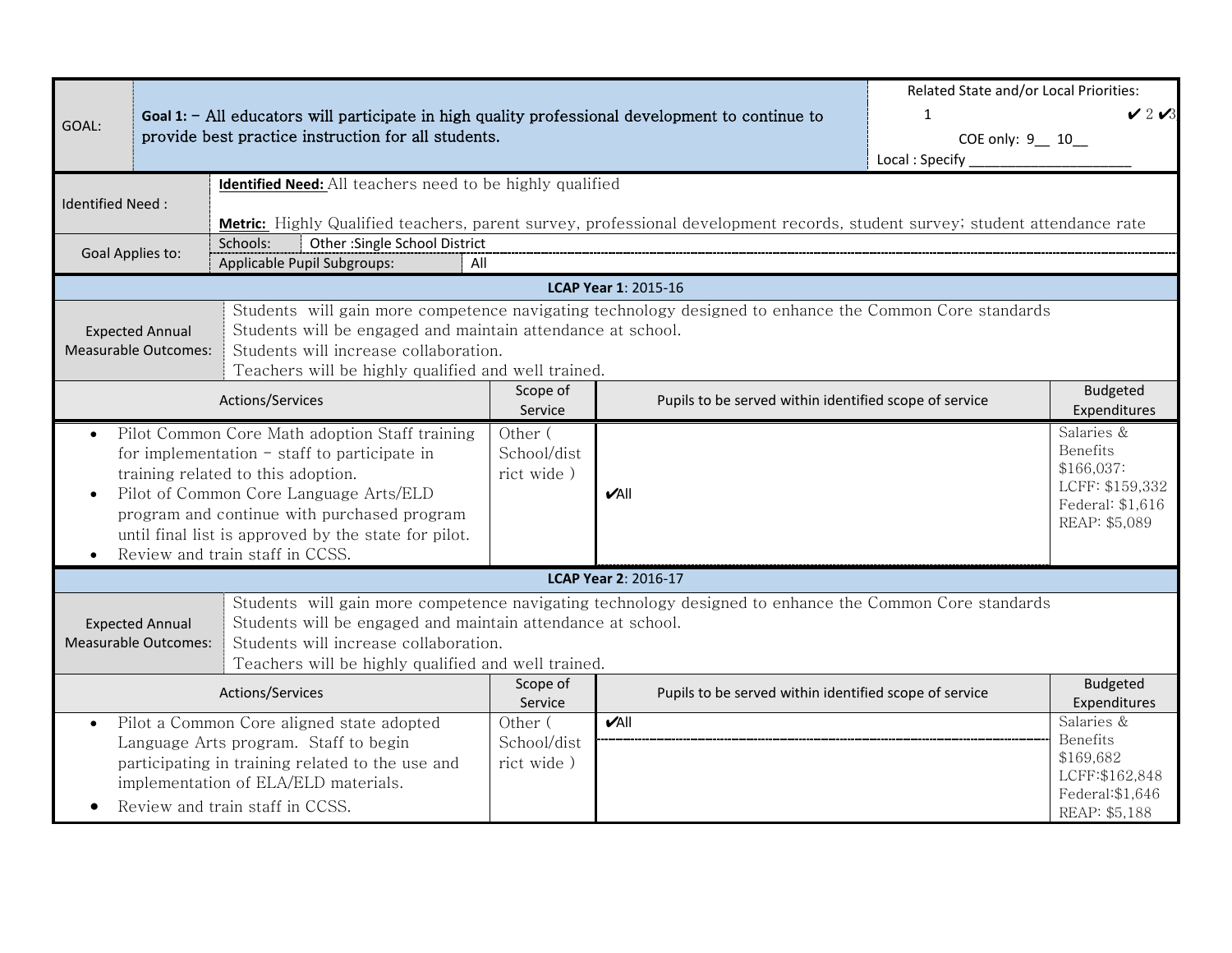| <b>LCAP Year 3: 2017-18</b>                                                                                                                                    |                                                                                             |                                                             |                                                        |                                                                                             |  |  |  |
|----------------------------------------------------------------------------------------------------------------------------------------------------------------|---------------------------------------------------------------------------------------------|-------------------------------------------------------------|--------------------------------------------------------|---------------------------------------------------------------------------------------------|--|--|--|
| Students will become more autonomous utilizing resources and working collaboratively with classmates.<br><b>Expected Annual</b><br><b>Measurable Outcomes:</b> |                                                                                             |                                                             |                                                        |                                                                                             |  |  |  |
|                                                                                                                                                                |                                                                                             | Students will be engaged and maintain attendance at school. |                                                        |                                                                                             |  |  |  |
| Scope of<br>Actions/Services<br>Service                                                                                                                        |                                                                                             |                                                             | Pupils to be served within identified scope of service | Budgeted<br>Expenditures                                                                    |  |  |  |
| Science Standards.                                                                                                                                             | Participate in professional development that will<br>be related to STEM and Next Generation | Other (<br>School/distric<br>t wide)                        | $V$ All                                                | Salaries &<br>Benefits<br>\$173,337<br>LCFF: \$166,398<br>Federal: \$1,673<br>REAP: \$5,266 |  |  |  |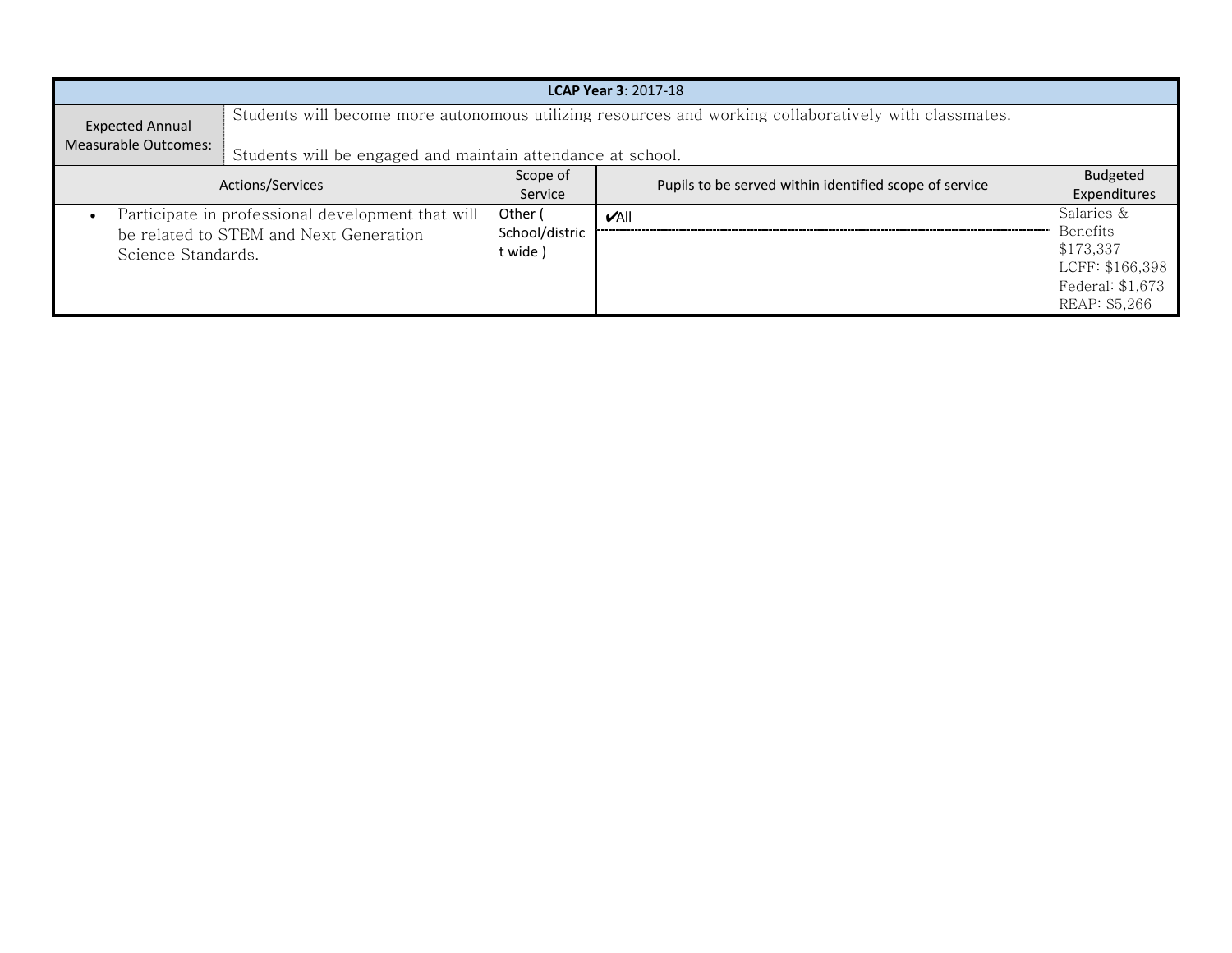| GOAL:                                                                                                                                                                                                                                                                                                                                  |                                                       | Goal $2:$ - Students will have a quality classroom instruction and curriculum, with a broad course<br>of study keeping with Common Core standards.                                                              | Related State and/or Local Priorities:<br>$1 - 2$<br>COE only: 9_ 10_<br>Local: Specify __________________ | $\vee$ 3 $-4$                                                                                            |                                                   |                                                                                                                                                                      |
|----------------------------------------------------------------------------------------------------------------------------------------------------------------------------------------------------------------------------------------------------------------------------------------------------------------------------------------|-------------------------------------------------------|-----------------------------------------------------------------------------------------------------------------------------------------------------------------------------------------------------------------|------------------------------------------------------------------------------------------------------------|----------------------------------------------------------------------------------------------------------|---------------------------------------------------|----------------------------------------------------------------------------------------------------------------------------------------------------------------------|
| Identified Need: Students have access to broad course of study<br>Identified Need:<br>Metric: Standardized Tests, API Scores, EL CELDT Progress, EL Reclassification Rate, Common Core implementation, Access to<br>a broad course of study, report cards<br>Schools:<br>All<br>Goal Applies to:<br>Applicable Pupil Subgroups:<br>All |                                                       |                                                                                                                                                                                                                 |                                                                                                            |                                                                                                          |                                                   |                                                                                                                                                                      |
|                                                                                                                                                                                                                                                                                                                                        |                                                       |                                                                                                                                                                                                                 |                                                                                                            | <b>LCAP Year 1: 2015-16</b>                                                                              |                                                   |                                                                                                                                                                      |
|                                                                                                                                                                                                                                                                                                                                        | <b>Expected Annual</b><br><b>Measurable Outcomes:</b> | Contribute to lesson/concepts<br>Increase participation rates.                                                                                                                                                  |                                                                                                            | Students will develop skills necessary to work collaboratively and independently to meet academic goals. |                                                   |                                                                                                                                                                      |
|                                                                                                                                                                                                                                                                                                                                        |                                                       | Actions/Services                                                                                                                                                                                                | Scope of<br>Service                                                                                        | Pupils to be served within identified scope of service                                                   |                                                   | <b>Budgeted</b><br>Expenditures                                                                                                                                      |
| $\bullet$                                                                                                                                                                                                                                                                                                                              |                                                       | Adopt Common Core Math program. Continue to<br>pilot or purchase Common Core Language Arts.<br>Continue to build library on on-line resources.<br>Consistent tech support.                                      | Other (<br>School/distric<br>t wide)                                                                       | $V$ All                                                                                                  |                                                   | Textbooks<br>\$5,000<br>Library $$1,000$<br>Supplies \$7,501<br>Services \$6,096<br><b>FUNDING</b><br>Sources: LCFF:<br>\$6,096<br>REAP: \$6,000<br>Lottery: \$1,590 |
| $\bullet$                                                                                                                                                                                                                                                                                                                              |                                                       | Continue to pilot or purchase Common Core<br>English Language Development programs.<br>Implement online learning program:<br>Afterschool homework club will be made<br>available to students on a weekly basis. | Other (<br>School/distric<br>t wide)                                                                       | Low Income<br><b>√Foster Youth</b><br>_ Other Subgroups:(Specify)                                        | $\checkmark$ English Learners<br>$\vee$ Redesigna | Costs are included<br>in Action #1                                                                                                                                   |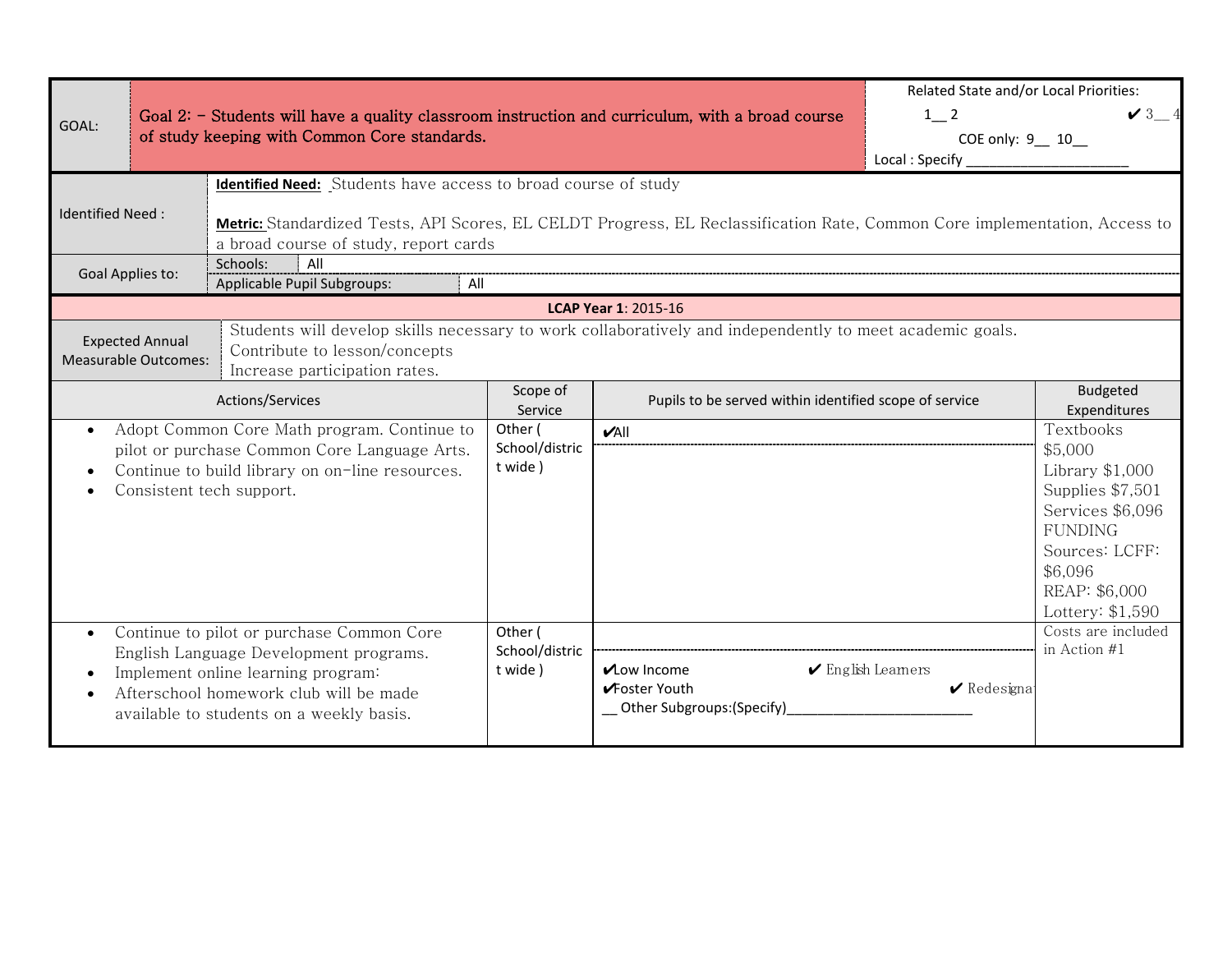| <b>LCAP Year 2: 2016-17</b>                                                                                                             |                                                                                                                                                                                                                         |                                      |                                                                                                                                                  |                                                                                                                                                                   |  |
|-----------------------------------------------------------------------------------------------------------------------------------------|-------------------------------------------------------------------------------------------------------------------------------------------------------------------------------------------------------------------------|--------------------------------------|--------------------------------------------------------------------------------------------------------------------------------------------------|-------------------------------------------------------------------------------------------------------------------------------------------------------------------|--|
| <b>Expected Annual</b><br><b>Measurable Outcomes:</b>                                                                                   | Contribute to lesson/concepts<br>Increase participation rates.                                                                                                                                                          |                                      | Students will develop skills necessary to work collaboratively and independently to meet academic goals.                                         |                                                                                                                                                                   |  |
|                                                                                                                                         | Actions/Services                                                                                                                                                                                                        | Scope of<br>Service                  | Pupils to be served within identified scope of service                                                                                           | <b>Budgeted</b><br>Expenditures                                                                                                                                   |  |
| Consistent tech support.                                                                                                                | Adopt English Language Arts Curriculum.<br>Continue to build library on on-line resources.<br>Afterschool homework club will be made<br>available to students on a weekly basis.)<br>Pilot Standards based report card) | Other (<br>School/distric<br>t wide) | $V$ All                                                                                                                                          | Textbooks \$5,000<br>Library \$1,000<br>Supplies \$7,689<br>Services \$6,401<br><b>FUNDING</b><br>Sources: LCFF:<br>\$6,126<br>REAP: \$12,334<br>Lottery: \$1,630 |  |
| Adopt English Language Development<br>curriculum.<br>Afterschool homework club will be made<br>available to students on a weekly basis. |                                                                                                                                                                                                                         | Other (<br>School/distric<br>t wide) | $\checkmark$ English Learners<br>Low Income<br>$\vee$ Redesigna<br><b>√Foster Youth</b><br>Other Subgroups: (Specify)                            | Costs are<br>included in Action<br>#1                                                                                                                             |  |
|                                                                                                                                         |                                                                                                                                                                                                                         |                                      | <b>LCAP Year 3: 2017-18</b>                                                                                                                      |                                                                                                                                                                   |  |
| <b>Expected Annual</b><br><b>Measurable Outcomes:</b>                                                                                   | participation rates.                                                                                                                                                                                                    |                                      | Students will develop skills necessary to work collaboratively and independently to meet academic goals. Contribute to lesson/concepts. Increase |                                                                                                                                                                   |  |
|                                                                                                                                         | Actions/Services                                                                                                                                                                                                        | Scope of<br>Service                  | Pupils to be served within identified scope of service                                                                                           | <b>Budgeted</b><br>Expenditures                                                                                                                                   |  |
| card.                                                                                                                                   | Consistently use Common Core aligned report<br>Create units of study for Science.                                                                                                                                       | Other (<br>School/distric<br>t wide) | $V$ All<br>$\checkmark$ English Leamers<br>Low Income<br>←Foster Youth<br>$\blacktriangleright$ Redesigna<br>_ Other Subgroups:(Specify)_        | Textbooks \$5,000<br>Library \$1,000<br>Supplies \$7,911<br>Services \$6,721<br><b>FUNDING</b><br>Sources:<br>LCFF: \$6,161<br>REAP: \$12,794<br>Lottery: \$1,677 |  |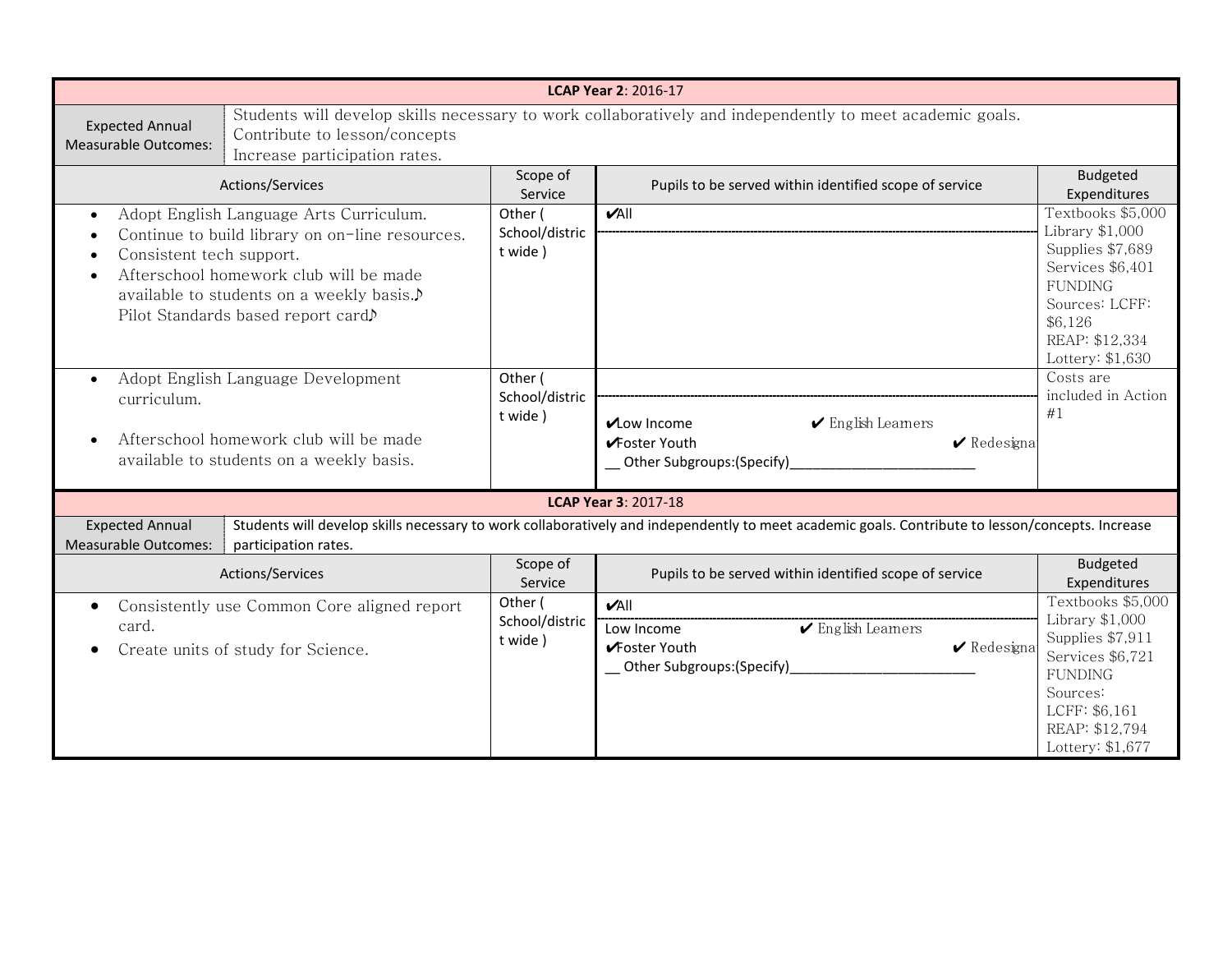|                                                           |                                         |                                                                                                                                                                                                                                                                                                                                                                                                                                                          |                                                                                                                              |                                                                                                                                                                                  | $\times$ 6 $\times$ 7                                                                                                                                                                                                                                                                                                                                                                                                                                                                                                                                                                                                                                                                                                                                                                                                                                                                                                             |
|-----------------------------------------------------------|-----------------------------------------|----------------------------------------------------------------------------------------------------------------------------------------------------------------------------------------------------------------------------------------------------------------------------------------------------------------------------------------------------------------------------------------------------------------------------------------------------------|------------------------------------------------------------------------------------------------------------------------------|----------------------------------------------------------------------------------------------------------------------------------------------------------------------------------|-----------------------------------------------------------------------------------------------------------------------------------------------------------------------------------------------------------------------------------------------------------------------------------------------------------------------------------------------------------------------------------------------------------------------------------------------------------------------------------------------------------------------------------------------------------------------------------------------------------------------------------------------------------------------------------------------------------------------------------------------------------------------------------------------------------------------------------------------------------------------------------------------------------------------------------|
| GOAL:<br>limited opportunities in a one room school house |                                         |                                                                                                                                                                                                                                                                                                                                                                                                                                                          |                                                                                                                              |                                                                                                                                                                                  |                                                                                                                                                                                                                                                                                                                                                                                                                                                                                                                                                                                                                                                                                                                                                                                                                                                                                                                                   |
|                                                           |                                         |                                                                                                                                                                                                                                                                                                                                                                                                                                                          |                                                                                                                              | Local: Specify                                                                                                                                                                   |                                                                                                                                                                                                                                                                                                                                                                                                                                                                                                                                                                                                                                                                                                                                                                                                                                                                                                                                   |
| Identified Need:                                          |                                         |                                                                                                                                                                                                                                                                                                                                                                                                                                                          |                                                                                                                              |                                                                                                                                                                                  |                                                                                                                                                                                                                                                                                                                                                                                                                                                                                                                                                                                                                                                                                                                                                                                                                                                                                                                                   |
| Goal Applies to:                                          | Schools:<br>Applicable Pupil Subgroups: |                                                                                                                                                                                                                                                                                                                                                                                                                                                          |                                                                                                                              |                                                                                                                                                                                  |                                                                                                                                                                                                                                                                                                                                                                                                                                                                                                                                                                                                                                                                                                                                                                                                                                                                                                                                   |
|                                                           |                                         |                                                                                                                                                                                                                                                                                                                                                                                                                                                          |                                                                                                                              |                                                                                                                                                                                  |                                                                                                                                                                                                                                                                                                                                                                                                                                                                                                                                                                                                                                                                                                                                                                                                                                                                                                                                   |
| <b>Expected Annual</b><br><b>Measurable Outcomes:</b>     |                                         |                                                                                                                                                                                                                                                                                                                                                                                                                                                          |                                                                                                                              |                                                                                                                                                                                  |                                                                                                                                                                                                                                                                                                                                                                                                                                                                                                                                                                                                                                                                                                                                                                                                                                                                                                                                   |
|                                                           | Actions/Services                        | Scope of<br>Service                                                                                                                                                                                                                                                                                                                                                                                                                                      |                                                                                                                              |                                                                                                                                                                                  | Budgeted<br>Expenditures                                                                                                                                                                                                                                                                                                                                                                                                                                                                                                                                                                                                                                                                                                                                                                                                                                                                                                          |
|                                                           |                                         | Other (                                                                                                                                                                                                                                                                                                                                                                                                                                                  | $V$ All                                                                                                                      |                                                                                                                                                                                  | Field Trips \$3,000;                                                                                                                                                                                                                                                                                                                                                                                                                                                                                                                                                                                                                                                                                                                                                                                                                                                                                                              |
|                                                           |                                         |                                                                                                                                                                                                                                                                                                                                                                                                                                                          |                                                                                                                              |                                                                                                                                                                                  | Assemblies/<br>Speakers in Goal                                                                                                                                                                                                                                                                                                                                                                                                                                                                                                                                                                                                                                                                                                                                                                                                                                                                                                   |
|                                                           |                                         |                                                                                                                                                                                                                                                                                                                                                                                                                                                          |                                                                                                                              |                                                                                                                                                                                  | #2                                                                                                                                                                                                                                                                                                                                                                                                                                                                                                                                                                                                                                                                                                                                                                                                                                                                                                                                |
|                                                           |                                         |                                                                                                                                                                                                                                                                                                                                                                                                                                                          |                                                                                                                              |                                                                                                                                                                                  | Federal (REAP)                                                                                                                                                                                                                                                                                                                                                                                                                                                                                                                                                                                                                                                                                                                                                                                                                                                                                                                    |
|                                                           |                                         |                                                                                                                                                                                                                                                                                                                                                                                                                                                          |                                                                                                                              |                                                                                                                                                                                  |                                                                                                                                                                                                                                                                                                                                                                                                                                                                                                                                                                                                                                                                                                                                                                                                                                                                                                                                   |
| <b>Expected Annual</b>                                    |                                         |                                                                                                                                                                                                                                                                                                                                                                                                                                                          |                                                                                                                              |                                                                                                                                                                                  |                                                                                                                                                                                                                                                                                                                                                                                                                                                                                                                                                                                                                                                                                                                                                                                                                                                                                                                                   |
|                                                           | Actions/Services                        | Scope of<br>Service                                                                                                                                                                                                                                                                                                                                                                                                                                      |                                                                                                                              |                                                                                                                                                                                  | <b>Budgeted</b><br>Expenditures                                                                                                                                                                                                                                                                                                                                                                                                                                                                                                                                                                                                                                                                                                                                                                                                                                                                                                   |
|                                                           |                                         | Other (                                                                                                                                                                                                                                                                                                                                                                                                                                                  | $V$ All                                                                                                                      |                                                                                                                                                                                  | Field Trips \$3,150;                                                                                                                                                                                                                                                                                                                                                                                                                                                                                                                                                                                                                                                                                                                                                                                                                                                                                                              |
|                                                           |                                         |                                                                                                                                                                                                                                                                                                                                                                                                                                                          |                                                                                                                              |                                                                                                                                                                                  | Assemblies/<br>Speakers in Goal                                                                                                                                                                                                                                                                                                                                                                                                                                                                                                                                                                                                                                                                                                                                                                                                                                                                                                   |
|                                                           |                                         |                                                                                                                                                                                                                                                                                                                                                                                                                                                          |                                                                                                                              |                                                                                                                                                                                  | #2                                                                                                                                                                                                                                                                                                                                                                                                                                                                                                                                                                                                                                                                                                                                                                                                                                                                                                                                |
|                                                           |                                         |                                                                                                                                                                                                                                                                                                                                                                                                                                                          |                                                                                                                              |                                                                                                                                                                                  | Federal (REAP)                                                                                                                                                                                                                                                                                                                                                                                                                                                                                                                                                                                                                                                                                                                                                                                                                                                                                                                    |
|                                                           |                                         |                                                                                                                                                                                                                                                                                                                                                                                                                                                          |                                                                                                                              |                                                                                                                                                                                  |                                                                                                                                                                                                                                                                                                                                                                                                                                                                                                                                                                                                                                                                                                                                                                                                                                                                                                                                   |
|                                                           |                                         |                                                                                                                                                                                                                                                                                                                                                                                                                                                          |                                                                                                                              |                                                                                                                                                                                  |                                                                                                                                                                                                                                                                                                                                                                                                                                                                                                                                                                                                                                                                                                                                                                                                                                                                                                                                   |
| <b>Expected Annual</b><br><b>Measurable Outcomes:</b>     |                                         |                                                                                                                                                                                                                                                                                                                                                                                                                                                          |                                                                                                                              |                                                                                                                                                                                  |                                                                                                                                                                                                                                                                                                                                                                                                                                                                                                                                                                                                                                                                                                                                                                                                                                                                                                                                   |
|                                                           | Actions/Services                        | Scope of<br>Service                                                                                                                                                                                                                                                                                                                                                                                                                                      |                                                                                                                              |                                                                                                                                                                                  | <b>Budgeted</b><br>Expenditures                                                                                                                                                                                                                                                                                                                                                                                                                                                                                                                                                                                                                                                                                                                                                                                                                                                                                                   |
|                                                           |                                         | Other (                                                                                                                                                                                                                                                                                                                                                                                                                                                  | $V$ All                                                                                                                      |                                                                                                                                                                                  | Field Trips 3,308;                                                                                                                                                                                                                                                                                                                                                                                                                                                                                                                                                                                                                                                                                                                                                                                                                                                                                                                |
|                                                           |                                         |                                                                                                                                                                                                                                                                                                                                                                                                                                                          |                                                                                                                              |                                                                                                                                                                                  | Assemblies/<br>Speakers in Goal                                                                                                                                                                                                                                                                                                                                                                                                                                                                                                                                                                                                                                                                                                                                                                                                                                                                                                   |
|                                                           |                                         |                                                                                                                                                                                                                                                                                                                                                                                                                                                          |                                                                                                                              |                                                                                                                                                                                  | #2                                                                                                                                                                                                                                                                                                                                                                                                                                                                                                                                                                                                                                                                                                                                                                                                                                                                                                                                |
|                                                           |                                         |                                                                                                                                                                                                                                                                                                                                                                                                                                                          |                                                                                                                              |                                                                                                                                                                                  | Federal (REAP)                                                                                                                                                                                                                                                                                                                                                                                                                                                                                                                                                                                                                                                                                                                                                                                                                                                                                                                    |
|                                                           |                                         | Schedule four field trips annually.<br>Schedule Rural School joint assemblies<br>Schedule Guest Speakers<br><b>Measurable Outcomes:</b><br>Schedule four field trips annually.<br>Schedule Rural School joint assemblies<br>Schedule Guest Speakers<br>Research Petaluma Parks and Rec, after school<br>sports team for interested students.<br>Schedule four field trips annually.<br>Schedule Rural School joint assemblies<br>Schedule Guest Speakers | Other : Single School District<br>All<br>School/distric<br>t wide)<br>School/distric<br>t wide)<br>School/distric<br>t wide) | Goal 3: - Provide students with an enriched education to mitigate geographic isolation and<br><b>LCAP Year 1: 2015-16</b><br>LCAP Year 2: 2016-17<br><b>LCAP Year 3: 2017-18</b> | Related State and/or Local Priorities:<br>$1 \n2 \n3 \n4 \n5$<br>COE only: 9_ 10_<br>Identified Need: All students need to develop "big picture" outside of their small rural community, develop social and life skills<br>Metric: Behavior data; suspension/expulsion rates; Attendance data; Chronic Absenteeism rate; Dropout rate; student survey<br>Students will take an active part in the choices and organization of field trips balanced with a rationale for such field trips.<br>Pupils to be served within identified scope of service<br>Students will conduct research on potential field trips, guest speakers, and assemblies aligned with course study.<br>Pupils to be served within identified scope of service<br>Students will take an active part in the choices and organization of field trips balanced with a rationale for such field trips.<br>Pupils to be served within identified scope of service |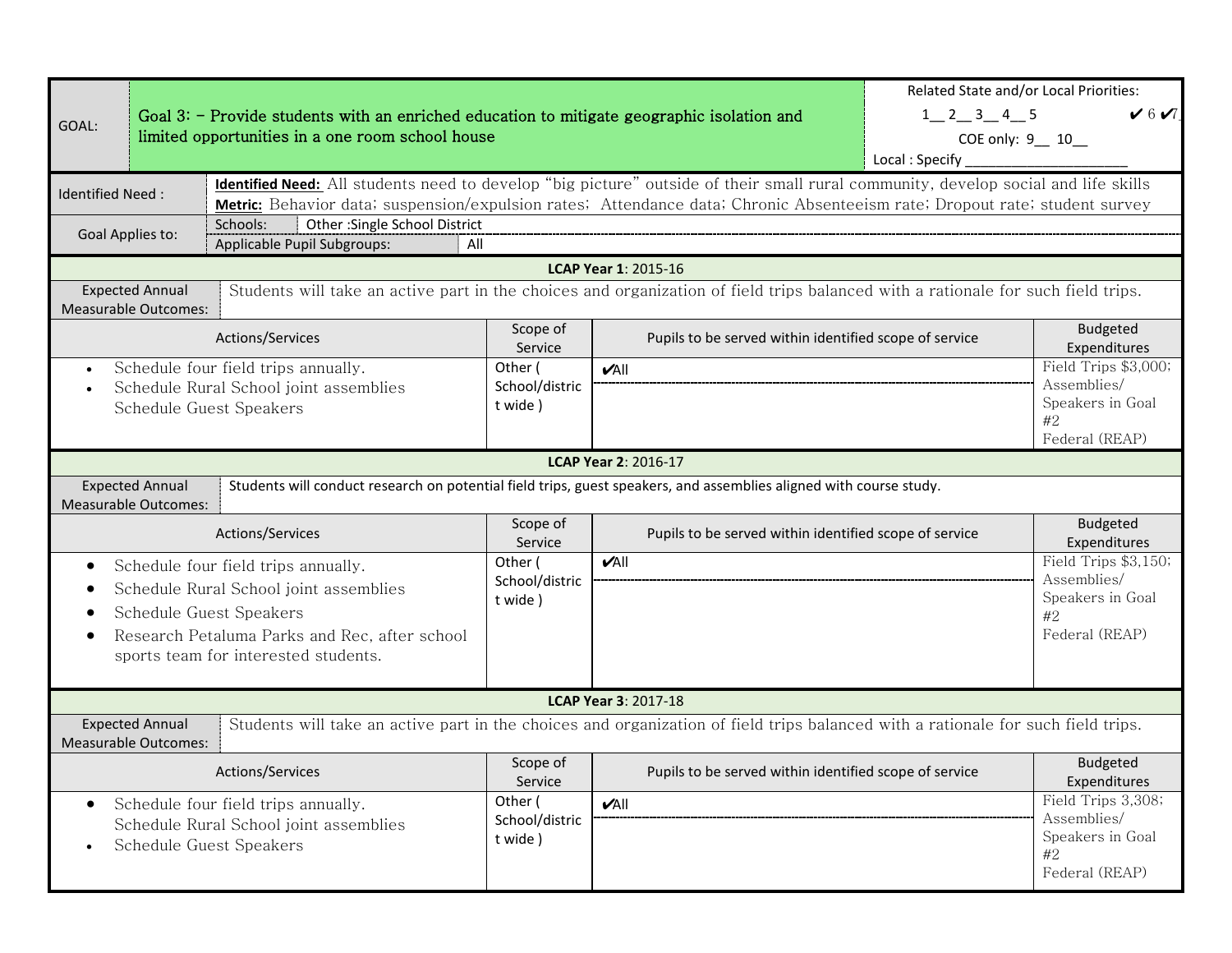| GOAL                                                                                                                                                     |                                                       | Goal 4: - Maintain and Increase parent participation in school programs.                                                 | Related State and/or Local Priorities:<br>$1 - 2 - 3$<br>COE only: 9_ 10_              |                                                                                                    |                                                                      |                                           |
|----------------------------------------------------------------------------------------------------------------------------------------------------------|-------------------------------------------------------|--------------------------------------------------------------------------------------------------------------------------|----------------------------------------------------------------------------------------|----------------------------------------------------------------------------------------------------|----------------------------------------------------------------------|-------------------------------------------|
| Identified Need:                                                                                                                                         |                                                       | Identified Need: Increase parent participation in school programs<br>Metric: Parent survey; staff survey; Student Survey |                                                                                        |                                                                                                    |                                                                      |                                           |
| Goal Applies to:                                                                                                                                         |                                                       | Other: Single School District<br>Schools:<br>Applicable Pupil Subgroups:<br>All                                          |                                                                                        |                                                                                                    |                                                                      |                                           |
|                                                                                                                                                          |                                                       |                                                                                                                          |                                                                                        | <b>LCAP Year 1: 2015-16</b>                                                                        |                                                                      |                                           |
|                                                                                                                                                          | <b>Expected Annual</b><br><b>Measurable Outcomes:</b> | Students will assist parents with parent led lesson/activity.                                                            |                                                                                        |                                                                                                    |                                                                      |                                           |
|                                                                                                                                                          |                                                       | Actions/Services                                                                                                         | Scope of<br>Service                                                                    | Pupils to be served within identified scope of service                                             |                                                                      | <b>Budgeted</b><br>Expenditures           |
| Create a calendar of lessons for the school year.<br>Create a calendar of volunteer opportunities<br>$\bullet$<br>Communicate with parents about lessons |                                                       | Other (<br>School/distric<br>t wide)                                                                                     | $V$ All                                                                                |                                                                                                    | All costs included<br>in Goals $#1, 2$                               |                                           |
| Send information to parents about ESL class.<br>$\bullet$<br>Provide space for the ESL class.                                                            |                                                       | Other (<br>School/distric<br>t wide)                                                                                     | Low Income<br>✔oster Youth<br>__ Other Subgroups:(Specify)____________________________ | $\sqrt{\frac{1}{2}}$ English Learners                                                              | All costs included<br>$\blacktriangleright$ Redesignatin Goals #1, 2 |                                           |
|                                                                                                                                                          |                                                       |                                                                                                                          |                                                                                        | <b>LCAP Year 2: 2016-17</b>                                                                        |                                                                      |                                           |
|                                                                                                                                                          | <b>Expected Annual</b><br><b>Measurable Outcomes:</b> |                                                                                                                          |                                                                                        | Students and parents will work together creating a lesson to share or performing a task at school. |                                                                      |                                           |
|                                                                                                                                                          |                                                       | Actions/Services                                                                                                         | Scope of<br>Service                                                                    | Pupils to be served within identified scope of service                                             |                                                                      | <b>Budgeted</b><br>Expenditures           |
|                                                                                                                                                          |                                                       | Create a calendar of lessons for the school year.<br>Create a calendar of volunteer opportunities                        | Other (<br>School/distric<br>t wide)                                                   | $V$ All                                                                                            |                                                                      | All costs included<br>in Goals $#1, 2$    |
| $\bullet$<br>$\bullet$                                                                                                                                   |                                                       | Communicate with parents about lessons<br>Send information to parents about ESL class.                                   | Other (                                                                                | Low Income                                                                                         | $\checkmark$ English Leamers                                         | All costs included                        |
|                                                                                                                                                          |                                                       | Provide space for the ESL class.                                                                                         | School/district<br>wide)                                                               | ✔oster Youth<br>__ Other Subgroups:(Specify)_                                                      |                                                                      | Redesignatein Goals #1 2 $\triangleright$ |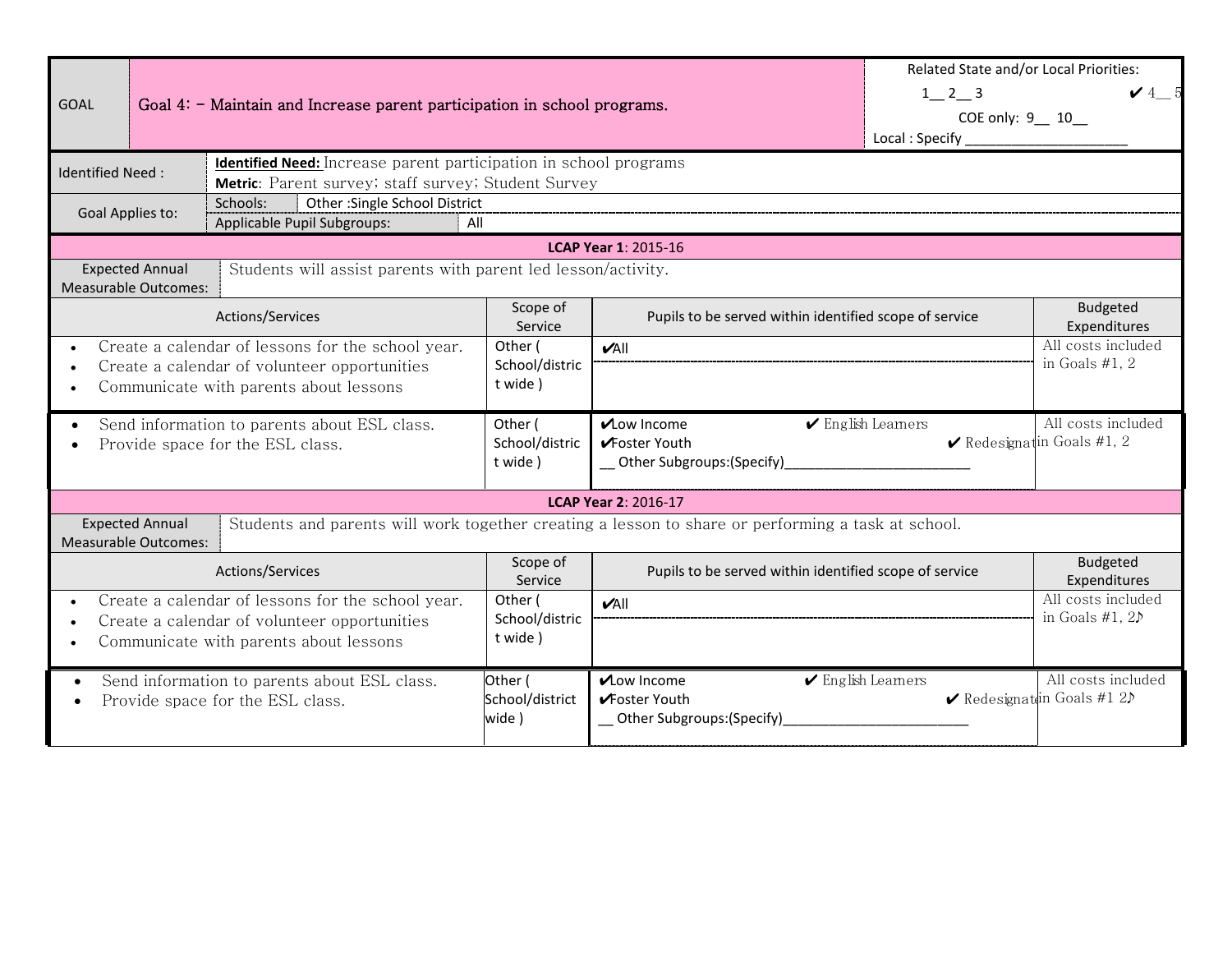| <b>LCAP Year 3: 2017-18</b>                                                                                |                                                                                                                                             |                                      |                                                                                                                                       |                                              |  |
|------------------------------------------------------------------------------------------------------------|---------------------------------------------------------------------------------------------------------------------------------------------|--------------------------------------|---------------------------------------------------------------------------------------------------------------------------------------|----------------------------------------------|--|
| <b>Expected Annual</b>                                                                                     |                                                                                                                                             |                                      | Students and parents will work together creating a lesson to share or performing a task at school.                                    |                                              |  |
| <b>Measurable Outcomes:</b>                                                                                |                                                                                                                                             |                                      |                                                                                                                                       |                                              |  |
| <b>Actions/Services</b>                                                                                    |                                                                                                                                             | Scope of<br>Service                  | Pupils to be served within identified scope of service                                                                                | Budgeted<br>Expenditures                     |  |
|                                                                                                            | Create a calendar of lessons for the school year.<br>Create a calendar of volunteer opportunities<br>Communicate with parents about lessons | Other (<br>School/distric<br>t wide) | $V$ All                                                                                                                               | All costs<br>included in<br>Goals $#1$ , $2$ |  |
| Send information to parents about ESL class.<br>$\bullet$<br>Provide space for the ESL class.<br>$\bullet$ |                                                                                                                                             | Other (<br>School/distric<br>t wide) | $\triangleright$ English Learners<br>Low Income<br>◆ Foster Youth<br>$\blacktriangleright$ Redesignate<br>_ Other Subgroups:(Specify) | All costs<br>included in<br>Goals $#1, 2$    |  |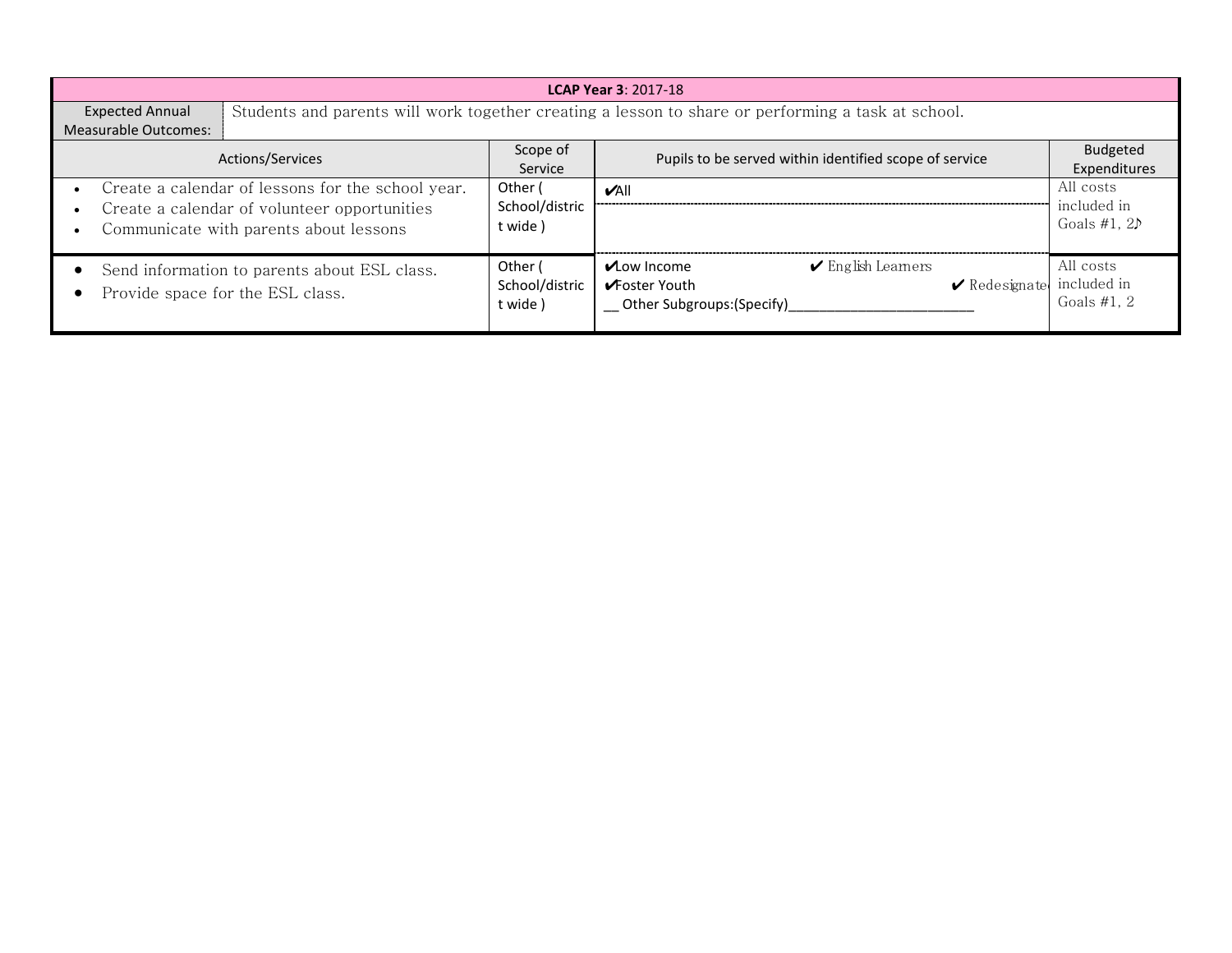|                    |                             |                                       |                                                                       |                |                                                                                                                                 | Related State and/or Local Priorities: |                        |
|--------------------|-----------------------------|---------------------------------------|-----------------------------------------------------------------------|----------------|---------------------------------------------------------------------------------------------------------------------------------|----------------------------------------|------------------------|
| GOAL:              |                             |                                       |                                                                       |                | Goal $5$ : $-$ Provide a safe, and clean school environment that emphasizes healthy eating and                                  | $1\sqrt{2}$ 3 4 5 6 7 8                |                        |
| physical activity. |                             |                                       |                                                                       |                |                                                                                                                                 | COE only: $9 - 10$                     |                        |
|                    |                             |                                       |                                                                       |                |                                                                                                                                 | Local: Specify _                       |                        |
|                    |                             |                                       |                                                                       |                | Identified Need: All facilities need to be maintained for safety and in good working order. All students need to understand the |                                        |                        |
| Identified Need:   |                             |                                       | need for exercise and nutrition.                                      |                |                                                                                                                                 |                                        |                        |
|                    |                             |                                       | <b>Metric:</b> Facilities Inspection Tool                             |                |                                                                                                                                 |                                        |                        |
| Goal Applies to:   |                             | Schools:                              | Other: Single School District                                         |                |                                                                                                                                 |                                        |                        |
|                    |                             |                                       | Applicable Pupil Subgroups:<br>All                                    |                |                                                                                                                                 |                                        |                        |
|                    |                             |                                       |                                                                       |                | <b>LCAP Year 1: 2015-16</b>                                                                                                     |                                        |                        |
|                    |                             |                                       |                                                                       |                | School grounds will be a safe and inviting place for students to play, exercise and socialize.                                  |                                        |                        |
|                    | <b>Expected Annual</b>      |                                       | The classrooms will be organized for student autonomy and efficiency. |                |                                                                                                                                 |                                        |                        |
|                    | <b>Measurable Outcomes:</b> |                                       | Students will feel safe at school.                                    |                | Students will understand the importance of nutrition and taking care of their bodies.                                           |                                        |                        |
|                    |                             |                                       |                                                                       | Scope of       |                                                                                                                                 |                                        | Budgeted               |
|                    |                             | Actions/Services                      |                                                                       | Service        | Pupils to be served within identified scope of service                                                                          |                                        | Expenditures           |
|                    |                             |                                       | Calendar of maintenance will be updated.                              | Other (        | $V$ All                                                                                                                         |                                        | Custodial &            |
|                    |                             | Repairs to facilities will take place |                                                                       | School/distric |                                                                                                                                 |                                        | Maintenance:           |
|                    |                             |                                       | Hot water heaters will be added to the                                | t wide)        |                                                                                                                                 |                                        | \$14,792<br>Funding    |
|                    | bathrooms.                  |                                       |                                                                       |                |                                                                                                                                 |                                        | Sources: LCFF          |
|                    |                             |                                       | The overhead structure and flagpole will be                           |                |                                                                                                                                 |                                        | \$14,049               |
|                    | painted by parents.         |                                       |                                                                       |                |                                                                                                                                 |                                        | Capital Outlay         |
|                    |                             |                                       | Conduct energy efficiency projects per                                |                |                                                                                                                                 |                                        | Prop 39:               |
|                    |                             | approved Prop 39 plan                 |                                                                       |                |                                                                                                                                 |                                        | \$42,222               |
|                    |                             |                                       | Hire Physical Education Aide to facilitate better                     | LEA-wide       |                                                                                                                                 |                                        | Staff costs            |
|                    |                             |                                       | PE programs for students at all grade levels.                         |                | $V$ All                                                                                                                         |                                        | included in Goal       |
|                    |                             |                                       | Inform parents about opportunities for physical                       |                |                                                                                                                                 |                                        | #1                     |
|                    | activities for children.    |                                       |                                                                       |                |                                                                                                                                 |                                        | LCFF:                  |
|                    |                             |                                       | Increase the number of days for hot lunch from                        | LEA-wide       | $V$ All                                                                                                                         |                                        | Services:              |
|                    |                             | two to three days a week.             |                                                                       |                |                                                                                                                                 |                                        | \$2,251<br><b>LCFF</b> |
|                    |                             |                                       |                                                                       |                |                                                                                                                                 |                                        |                        |
|                    |                             |                                       | Develop units of study for health and nutrition.                      | LEA-wide       | $V$ All                                                                                                                         |                                        | Staff costs            |
|                    |                             |                                       | Continue physiology program as a part of the                          |                | __ Other Subgroups:(Specify)_                                                                                                   |                                        | included in goal       |
|                    | science curriculum.         |                                       |                                                                       |                |                                                                                                                                 |                                        | $\mathbf{1}$           |
|                    |                             |                                       |                                                                       |                |                                                                                                                                 |                                        |                        |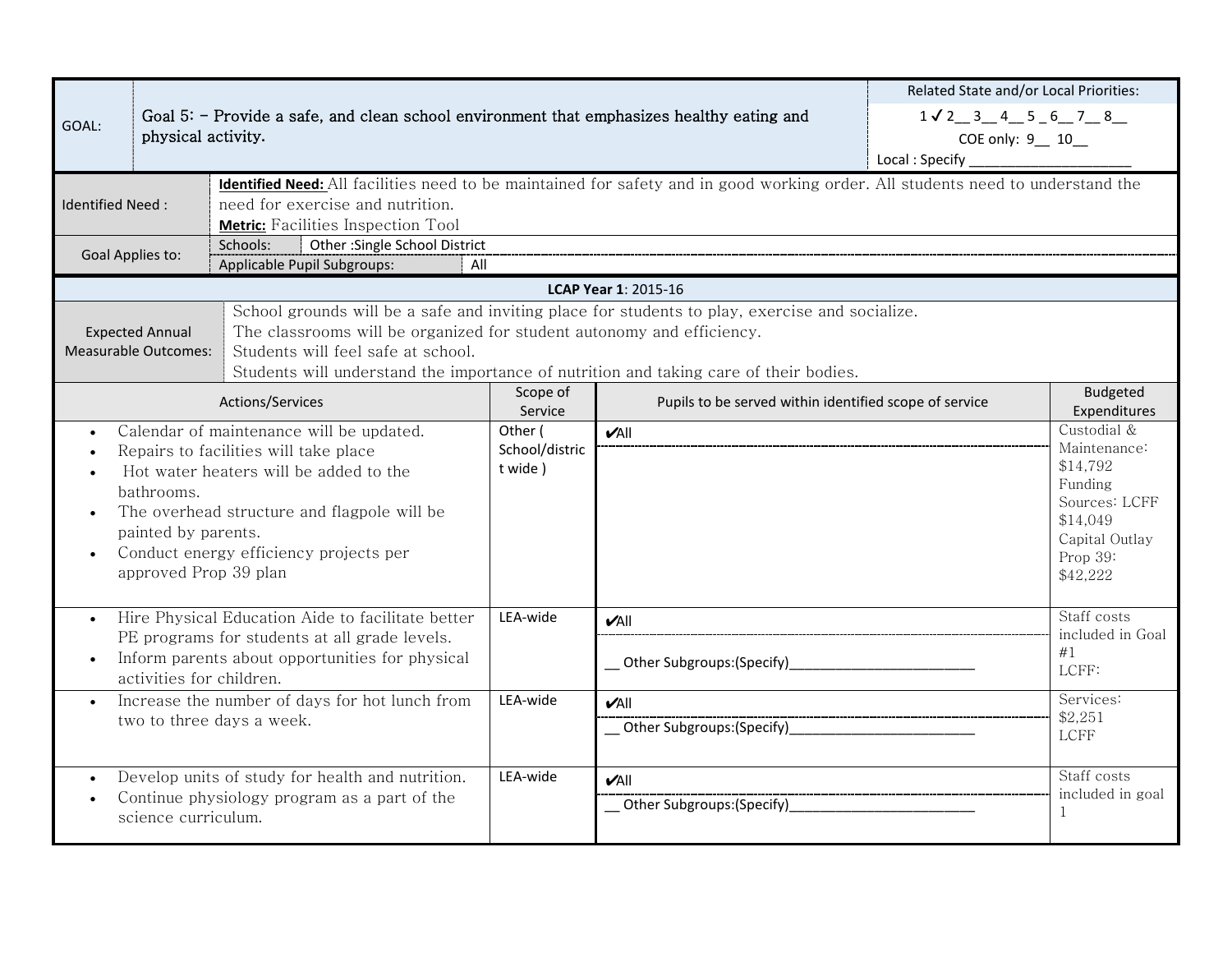| <b>LCAP Year 2: 2016-17</b>                                        |                                                                                                                                                                                                                                                                                                       |                                      |                                                                      |                                                                          |  |
|--------------------------------------------------------------------|-------------------------------------------------------------------------------------------------------------------------------------------------------------------------------------------------------------------------------------------------------------------------------------------------------|--------------------------------------|----------------------------------------------------------------------|--------------------------------------------------------------------------|--|
| <b>Expected Annual</b><br><b>Measurable Outcomes:</b>              | School ground will be a safe and inviting place for students to play, exercise and socialize. The classrooms will be<br>organized for student autonomy and efficiency.<br>Students will feel safe at school.<br>Students will understand the importance of nutrition and taking care of their bodies. |                                      |                                                                      |                                                                          |  |
|                                                                    | <b>Actions/Services</b>                                                                                                                                                                                                                                                                               | Scope of<br>Service                  | Pupils to be served within identified scope of service               | Budgeted<br>Expenditures                                                 |  |
|                                                                    | Calendar of maintenance will be updated.                                                                                                                                                                                                                                                              | Other (<br>School/distric<br>t wide) | $V$ All                                                              | Custodial &<br>Maintenance<br>\$15,514<br>LCFF \$14,752<br>Lottery \$762 |  |
| $\bullet$<br>grade levels.<br>$\bullet$<br>activities for children | Maintain part time Physical Education Aide to<br>facilitate better PE programs for students at all<br>Continue with PE programs 3 days/week.<br>Inform parents about opportunities for physical                                                                                                       | LEA-wide                             | $V$ All<br>Other Subgroups:(Specify)_________________                | Staff costs<br>included in Goal<br>#1<br>LCFF:                           |  |
| $\bullet$                                                          | Maintain the hot lunch program at 3 days/week.                                                                                                                                                                                                                                                        | LEA-wide                             | $V$ All<br>__ Other Subgroups:(Specify)_____________________________ | Services:<br>\$2,251 LCFF                                                |  |
| $\bullet$<br>science curriculum.                                   | Maintain units of study for health and nutrition.<br>Continue physiology program as a part of the                                                                                                                                                                                                     | LEA-wide                             | $V$ All<br>Other Subgroups: (Specify)                                | Staff costs<br>included in goal<br>$\mathbf{1}$                          |  |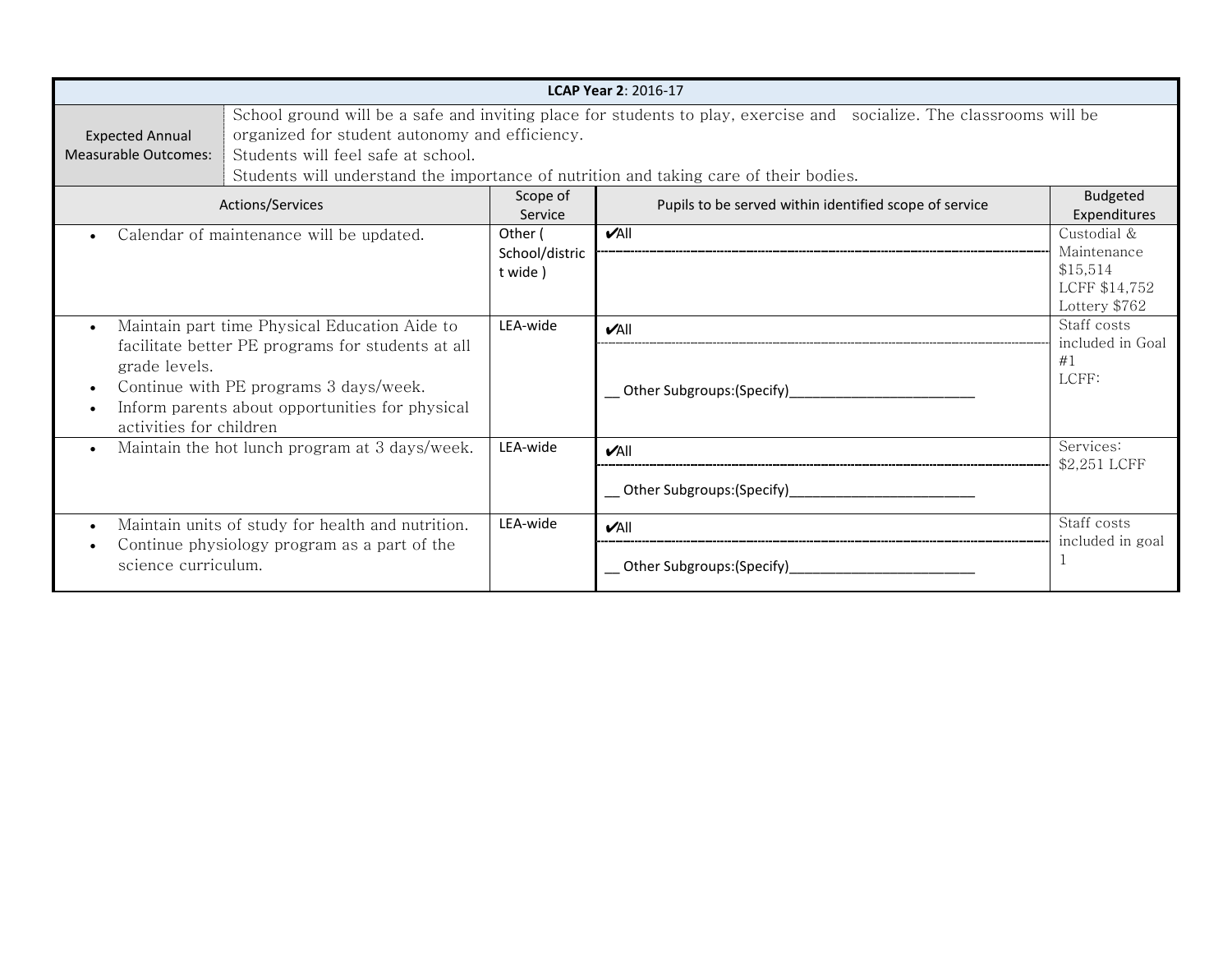|                                                       |                                                                                                                                                                                                                                                                                                       |                                      | <b>LCAP Year 3: 2017-18</b>                            |                                                                          |  |
|-------------------------------------------------------|-------------------------------------------------------------------------------------------------------------------------------------------------------------------------------------------------------------------------------------------------------------------------------------------------------|--------------------------------------|--------------------------------------------------------|--------------------------------------------------------------------------|--|
| <b>Expected Annual</b><br><b>Measurable Outcomes:</b> | School ground will be a safe and inviting place for students to play, exercise and socialize.<br>The classrooms will be organized for student autonomy and efficiency.<br>Students will feel safe at school.<br>Students will understand the importance of nutrition and taking care of their bodies. |                                      |                                                        |                                                                          |  |
|                                                       | <b>Actions/Services</b>                                                                                                                                                                                                                                                                               | Scope of<br>Service                  | Pupils to be served within identified scope of service | Budgeted<br>Expenditures                                                 |  |
|                                                       | Facilities will be maintained in good repair                                                                                                                                                                                                                                                          | Other (<br>School/distric<br>t wide) | $V$ All                                                | Custodial &<br>Maintenance<br>\$16,274<br>LCFF \$15,490<br>Lottery \$784 |  |
| grade levels.<br>activities for children              | Maintain part time Physical Education Aide to<br>facilitate better PE programs for students at all<br>Continue with PE programs 3 days/week.<br>Inform parents about opportunities for physical                                                                                                       | LEA-wide                             | $V$ All<br>__ Other Subgroups:(Specify)___             | <b>Staff Costs</b><br>included in Goal<br>#1<br>LCFF:                    |  |
|                                                       | Maintain the hot lunch program $@$ 3 days/week.                                                                                                                                                                                                                                                       | LEA-wide                             | $V$ All<br>__ Other Subgroups:(Specify)_               | Services:<br>\$1,886<br><b>LCFF</b>                                      |  |
| science curriculum.                                   | Maintain units of study for health and nutrition.<br>Continue physiology program as a part of the                                                                                                                                                                                                     | LEA-wide                             | $V$ All<br>__ Other Subgroups:(Specify)_____           | Staff costs<br>included in goal                                          |  |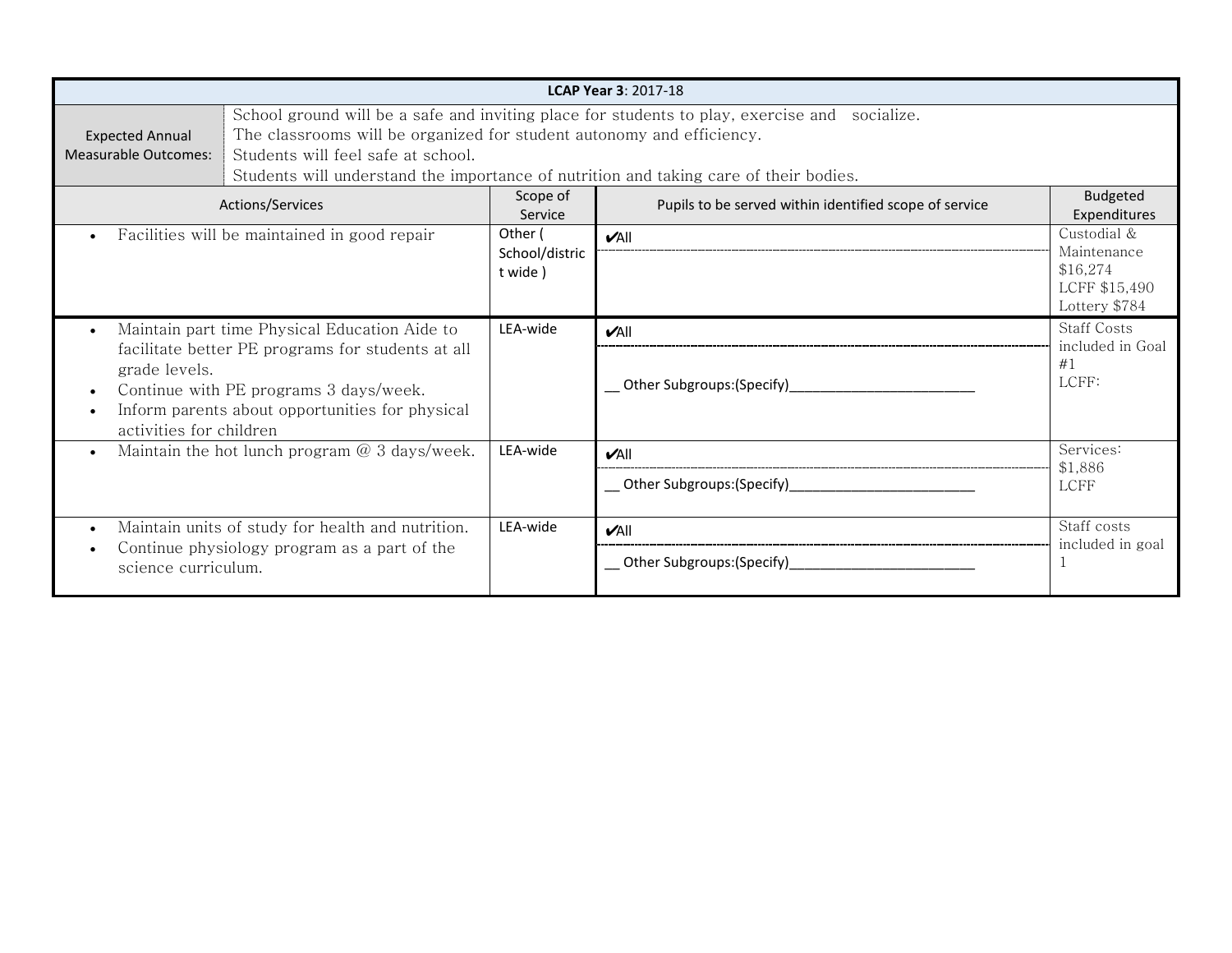# **Annual Update**

**Annual Update Instructions:** For each goal in the prior year LCAP, review the progress toward the expected annual outcome(s) based on, at a minimum, the required metrics pursuant to Education Code sections 52060 and 52066. The review must include an assessment of the effectiveness of the specific actions. Describe any changes to the actions or goals the LEA will take as a result of the review and assessment. In addition, review the applicability of each goal in the LCAP.

#### **Guiding Questions:**

- 1) How have the actions/services addressed the needs of all pupils and did the provisions of those services result in the desired outcomes?
- 2) How have the actions/services addressed the needs of all subgroups of pupils identified pursuant to Education Code section 52052, including, but not limited to, English learners, low-income pupils, and foster youth; and did the provision of those actions/services result in the desired outcomes?
- 3) How have the actions/services addressed the identified needs and goals of specific school sites and were these actions/services effective in achieving the desired outcomes?
- 4) What information (e.g., quantitative and qualitative data/metrics) was examined to review progress toward goals in the annual update?
- 5) What progress has been achieved toward the goal and expected measurable outcome(s)? How effective were the actions and services in making progress toward the goal? What changes to goals, actions, services, and expenditures are being made in the LCAP as a result of the review of progress and assessment of the effectiveness of the actions and services?
- 6) What differences are there between budgeted expenditures and estimated actual annual expenditures? What were the reasons for any differences?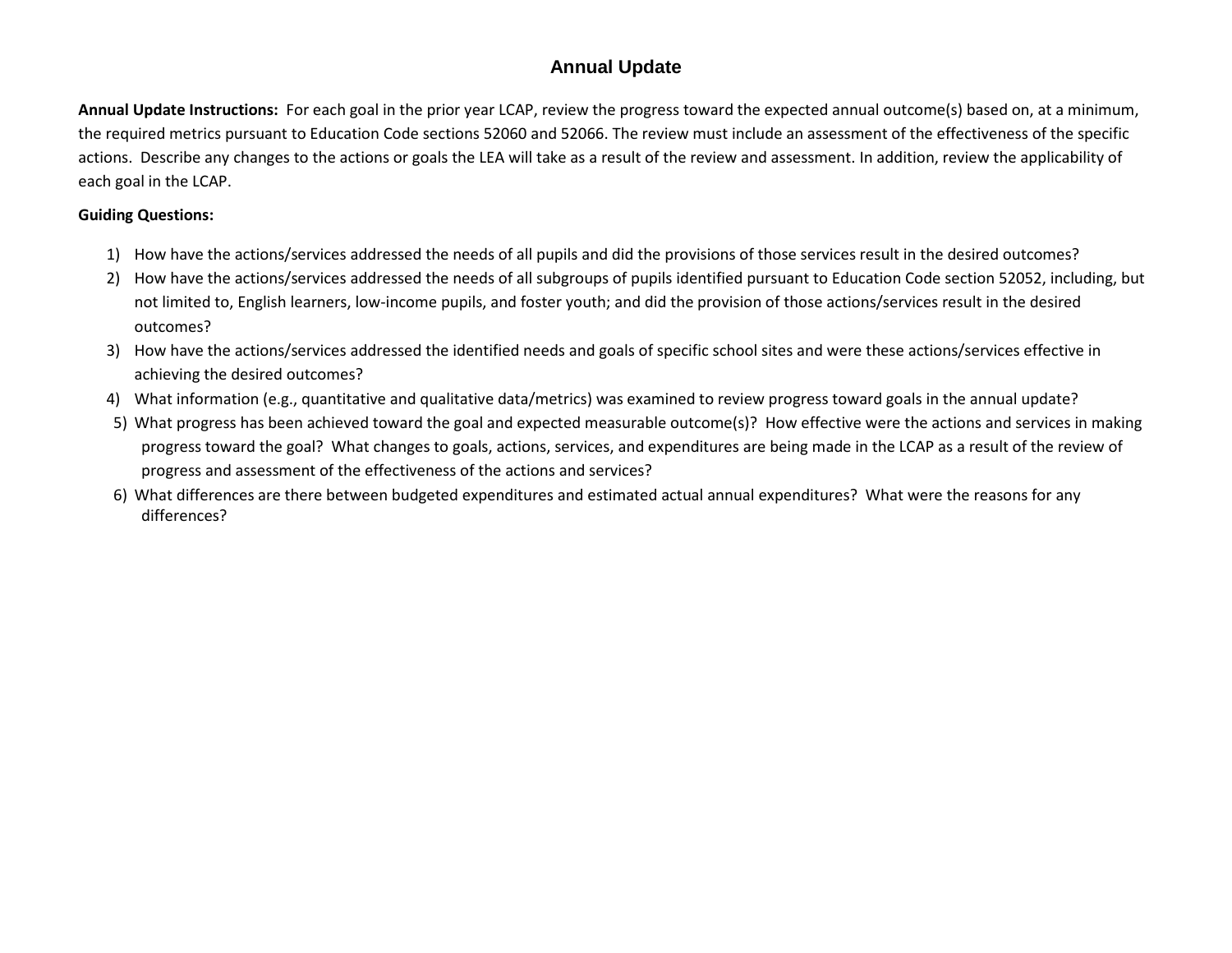| <b>Original GOAL</b><br>from prior year<br>LCAP:                                                                                              | Related State and/or Local Priorities:<br>Goal 1 - All educators will participate in high quality professional development to continue to<br>$\mathbf{1}$<br>provide best practice instruction for all students.<br>COE only: 9_ 10_<br>Local: Specify                                                                                  |                                                                                                    |                                                                                                                                                                                                                                        |                                                                                                                                                                                                                                                                                                                                                              | $\sqrt{2}\sqrt{3}$                                   |
|-----------------------------------------------------------------------------------------------------------------------------------------------|-----------------------------------------------------------------------------------------------------------------------------------------------------------------------------------------------------------------------------------------------------------------------------------------------------------------------------------------|----------------------------------------------------------------------------------------------------|----------------------------------------------------------------------------------------------------------------------------------------------------------------------------------------------------------------------------------------|--------------------------------------------------------------------------------------------------------------------------------------------------------------------------------------------------------------------------------------------------------------------------------------------------------------------------------------------------------------|------------------------------------------------------|
| Goal Applies to:                                                                                                                              | Schools:<br>Other : Single School District                                                                                                                                                                                                                                                                                              |                                                                                                    |                                                                                                                                                                                                                                        |                                                                                                                                                                                                                                                                                                                                                              |                                                      |
| <b>Expected Annual</b><br>Measurable<br>Outcomes:                                                                                             | Applicable Pupil Subgroups:<br>All<br>Students will receive instruction aligned with<br>$\bullet$<br>Common Core best practices and be exposed to<br>pilot Common Core curriculum in Math and<br>Language Arts.<br>Students will be engaged and maintain attendance<br>at school.<br>Students will increase collaboration.<br>$\bullet$ |                                                                                                    | <b>Actual Annual</b><br>Measurable<br>Outcomes:                                                                                                                                                                                        | Participation in professional development was less<br>than expected. All professional development that<br>occurred was secondary to the mathematics pilot.<br>Student suspension and expulsion rates remained<br>unchanged.<br>Limited to no behavioral concerns are noted for the<br>2014-205 school year secondary to teacher<br>professional development. |                                                      |
| <b>LCAP Year: 2014-15</b>                                                                                                                     |                                                                                                                                                                                                                                                                                                                                         |                                                                                                    |                                                                                                                                                                                                                                        |                                                                                                                                                                                                                                                                                                                                                              |                                                      |
|                                                                                                                                               | <b>Planned Actions/Services</b>                                                                                                                                                                                                                                                                                                         |                                                                                                    | <b>Actual Actions/Services</b>                                                                                                                                                                                                         |                                                                                                                                                                                                                                                                                                                                                              |                                                      |
|                                                                                                                                               |                                                                                                                                                                                                                                                                                                                                         | <b>Budgeted</b><br>Expenditures                                                                    |                                                                                                                                                                                                                                        |                                                                                                                                                                                                                                                                                                                                                              | <b>Estimated Actual</b><br>Annual<br>Expenditures    |
| Common Core professional development.<br>$\bullet$<br>Participate in technology training.<br>Math Adoption<br>Review and train staff in CCSS. |                                                                                                                                                                                                                                                                                                                                         | <b>Highly Qualified</b><br>staff \$157,307<br>PD 9 days subs<br>\$2,406<br>LCFF, REAP &<br>Federal | Release time for release time to participate in<br>discussions about mathematics $@$ one day<br>attendance at Math publisher's presentation.<br>Weekly<br>$\bullet$<br>Tech support provided ongoing technology training.<br>$\bullet$ |                                                                                                                                                                                                                                                                                                                                                              | Salaries &<br>Benefits<br>\$159,607<br>LCFF, Federal |
| Scope of service:                                                                                                                             | Other (School/district wide)                                                                                                                                                                                                                                                                                                            |                                                                                                    | Scope of service:                                                                                                                                                                                                                      | LEA-wide                                                                                                                                                                                                                                                                                                                                                     |                                                      |
| $\nu$ ail                                                                                                                                     |                                                                                                                                                                                                                                                                                                                                         |                                                                                                    | $V$ All                                                                                                                                                                                                                                |                                                                                                                                                                                                                                                                                                                                                              |                                                      |
|                                                                                                                                               | What changes in actions, services, and<br>expenditures will be made as a result of                                                                                                                                                                                                                                                      | professional development related to the adopted curriculum.                                        |                                                                                                                                                                                                                                        | This goal is still relevant. We will continue to pilot a mathematics program and anticipate needing                                                                                                                                                                                                                                                          |                                                      |
|                                                                                                                                               | reviewing past progress and/or changes to<br>goals?                                                                                                                                                                                                                                                                                     |                                                                                                    |                                                                                                                                                                                                                                        |                                                                                                                                                                                                                                                                                                                                                              |                                                      |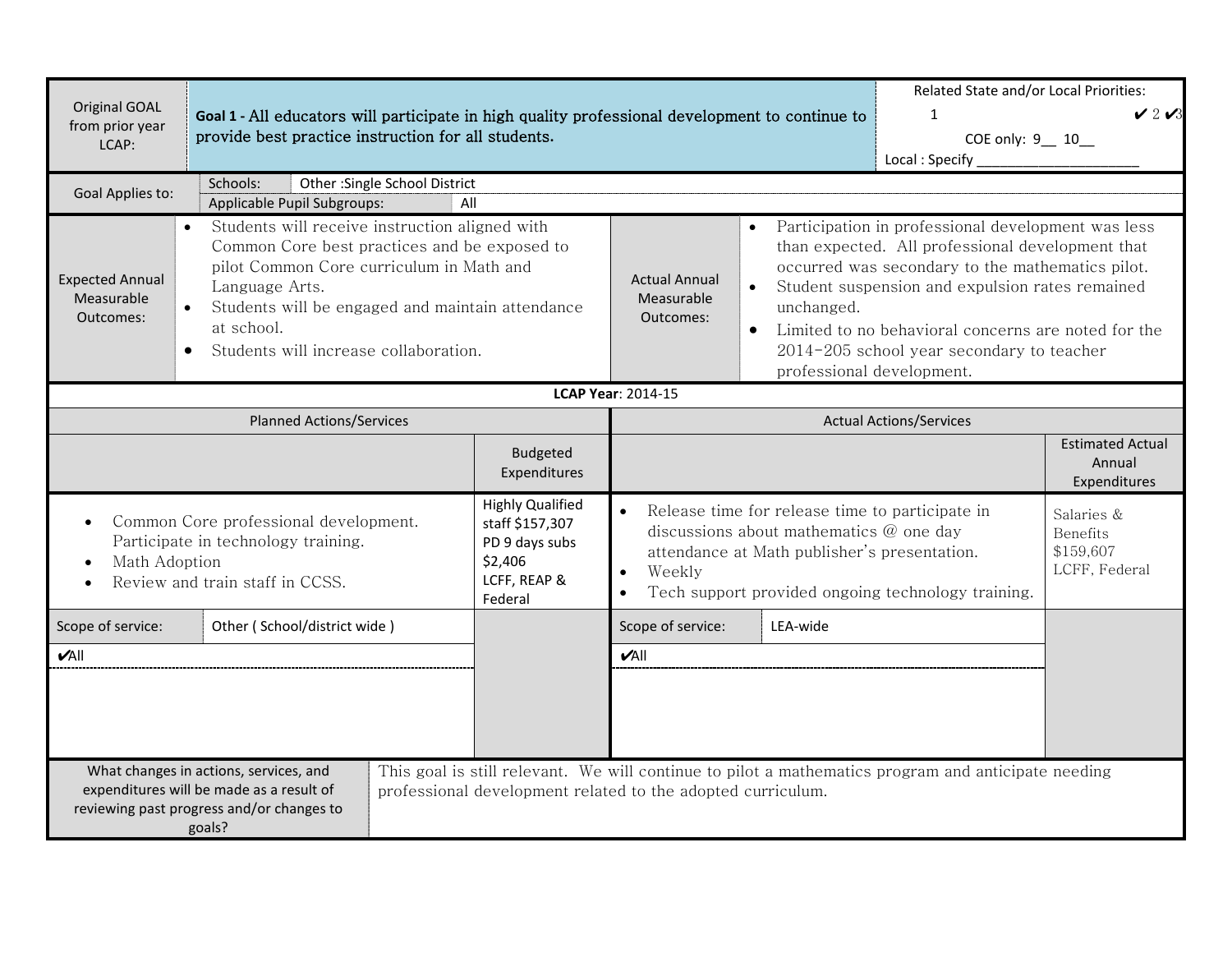| <b>Original GOAL</b>                                   |                                                                                                                     |                                        |                                                            |                                                            | Related State and/or Local Priorities:                                                             |                                  |
|--------------------------------------------------------|---------------------------------------------------------------------------------------------------------------------|----------------------------------------|------------------------------------------------------------|------------------------------------------------------------|----------------------------------------------------------------------------------------------------|----------------------------------|
| from prior year                                        | Goal 2 - Students will have a quality classroom instruction and curriculum, with a broad course of study            |                                        |                                                            |                                                            | $1 - 2$                                                                                            | $\sqrt{3}$ $\frac{4}{3}$         |
| LCAP:                                                  | keeping with Common Core standards.                                                                                 |                                        |                                                            |                                                            | COE only: 9__ 10__                                                                                 |                                  |
|                                                        | Schools:<br>All                                                                                                     |                                        |                                                            |                                                            |                                                                                                    |                                  |
| Goal Applies to:                                       | Applicable Pupil Subgroups:<br>All                                                                                  |                                        |                                                            |                                                            |                                                                                                    |                                  |
| <b>Expected Annual</b>                                 | Students will develop skills necessary to work collaboratively and                                                  |                                        | <b>Actual Annual</b>                                       |                                                            | NO API CELDT rates reflect RFEP Attendance at CCSS - ELD                                           |                                  |
| Measurable                                             | independently to meet academic goals. Contribute to                                                                 |                                        | Measurable<br>Outcomes:                                    |                                                            |                                                                                                    |                                  |
| Outcomes:                                              | lesson/concepts. Increase participation rates.                                                                      |                                        | <b>LCAP Year: 2014-15</b>                                  |                                                            |                                                                                                    |                                  |
|                                                        | <b>Planned Actions/Services</b>                                                                                     |                                        |                                                            |                                                            |                                                                                                    |                                  |
|                                                        |                                                                                                                     |                                        |                                                            |                                                            | <b>Actual Actions/Services</b>                                                                     | <b>Estimated Actual</b>          |
|                                                        |                                                                                                                     | Budgeted<br>Expenditures               |                                                            |                                                            |                                                                                                    | Annual                           |
|                                                        |                                                                                                                     |                                        |                                                            |                                                            |                                                                                                    | Expenditures                     |
|                                                        | Common Core Math pilot programs will be implemented in                                                              | Staff costs<br>included in Goal        |                                                            | Staff participated in training related to piloting of math |                                                                                                    | Instructional<br>Equipment,      |
|                                                        | the classroom. Technology upgrade: Purchase additional<br>i-pad app, Explore the Common Core aligned, on-line Lexia | 1 Equipment &                          | programs                                                   | Supplies &                                                 |                                                                                                    |                                  |
|                                                        | program. Build classroom library with Common Core                                                                   | Supplies, \$12,828                     |                                                            |                                                            | IPad apps were purchased (Minecraft, Stack the States, Basic                                       | Services \$19,542                |
|                                                        | recommended literature. Consistent tech support.                                                                    | Services \$4,147<br>SOURCES: LCFF,     | Math Skills)<br>Edmentum purchased as an intervention tool |                                                            | LCFF<br><b>REAP</b>                                                                                |                                  |
| Afterschool homework club weekly                       |                                                                                                                     | State, Federal                         |                                                            |                                                            |                                                                                                    | Lottery                          |
| Scope of service:                                      | Other (School/district wide)                                                                                        |                                        | Scope of service:                                          |                                                            |                                                                                                    |                                  |
| $V$ All                                                |                                                                                                                     |                                        | $V$ All                                                    |                                                            |                                                                                                    |                                  |
|                                                        |                                                                                                                     |                                        |                                                            |                                                            |                                                                                                    |                                  |
| Common Core Math pilot programs will be implemented in |                                                                                                                     | Staff costs                            |                                                            |                                                            |                                                                                                    |                                  |
|                                                        | the classroom. Technology upgrade: Purchase additional                                                              | included in Goal<br>1 Equipment &      | programs                                                   | Staff participated in training related to piloting of math |                                                                                                    |                                  |
|                                                        | i-pad app. Explore the Common Core aligned, on-line Lexia<br>program. Build classroom library with Common Core      | Supplies, \$12,828<br>Services \$4,147 |                                                            |                                                            | IPad apps were purchased (Minecraft, Stack the States, Basic                                       | Costs identified in<br>Action #1 |
|                                                        | recommended literature. Consistent tech support.                                                                    |                                        | Math Skills)                                               | Edmentum purchased as an intervention tool                 |                                                                                                    |                                  |
| Afterschool homework club weekly                       |                                                                                                                     | SOURCES: LCFF.<br>State, Federal       |                                                            |                                                            |                                                                                                    |                                  |
| Scope of service:                                      | Other (School/district wide)                                                                                        |                                        | Scope of service:                                          |                                                            |                                                                                                    |                                  |
|                                                        |                                                                                                                     |                                        | $V$ All                                                    |                                                            |                                                                                                    |                                  |
| $\checkmark$ English Learners<br>Low Income            |                                                                                                                     |                                        |                                                            |                                                            |                                                                                                    |                                  |
| Other Subgroups: (Specify)                             |                                                                                                                     |                                        |                                                            |                                                            |                                                                                                    |                                  |
|                                                        | What changes in actions, services, and<br>expenditures will be made as a result of<br>programming.                  |                                        |                                                            |                                                            | Continue this goal. Modify to look more closely at English Language Development standards and STEM |                                  |
|                                                        | reviewing past progress and/or changes to                                                                           |                                        |                                                            |                                                            |                                                                                                    |                                  |
|                                                        | goals?                                                                                                              |                                        |                                                            |                                                            |                                                                                                    |                                  |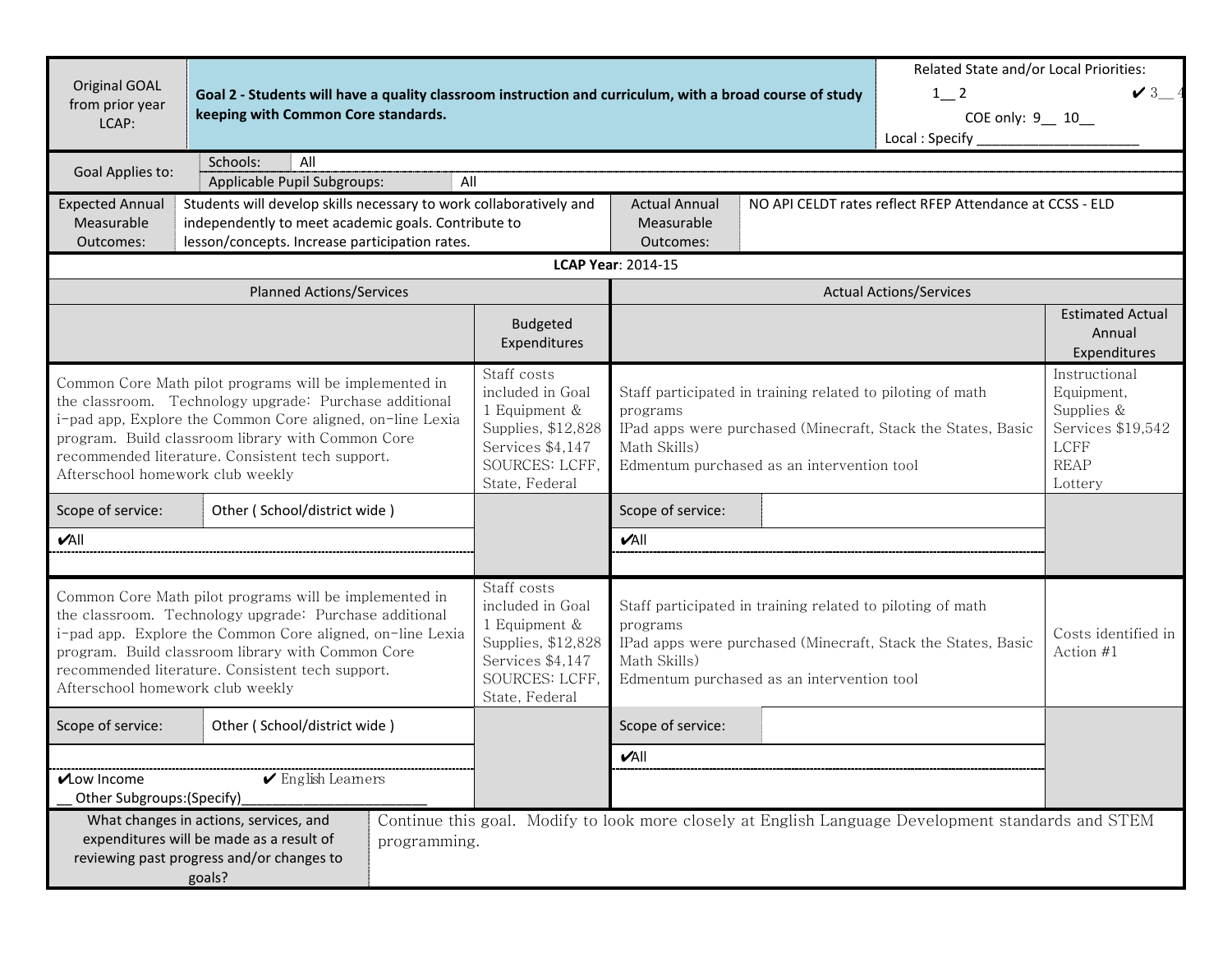| <b>Original GOAL</b><br>from prior year<br>LCAP:                                                                                                                                                          | Goal $3$ – Provide students with an enriched education to mitigate geographic isolation and<br>limited opportunities in a one room school house                             |                                                                                              |                                                                                                                                                                                                                     |                                                                                                                                                                                                                                                                                                                                                                                                                                                   | Related State and/or Local Priorities:<br>$1\_\_2\_\_3\_\_4$<br>COE only: 9_ 10_<br>Local: Specify _ | $\checkmark$ 5 $\checkmark$                       |
|-----------------------------------------------------------------------------------------------------------------------------------------------------------------------------------------------------------|-----------------------------------------------------------------------------------------------------------------------------------------------------------------------------|----------------------------------------------------------------------------------------------|---------------------------------------------------------------------------------------------------------------------------------------------------------------------------------------------------------------------|---------------------------------------------------------------------------------------------------------------------------------------------------------------------------------------------------------------------------------------------------------------------------------------------------------------------------------------------------------------------------------------------------------------------------------------------------|------------------------------------------------------------------------------------------------------|---------------------------------------------------|
| Goal Applies to:                                                                                                                                                                                          | Schools:<br>Other: Single School District                                                                                                                                   |                                                                                              |                                                                                                                                                                                                                     |                                                                                                                                                                                                                                                                                                                                                                                                                                                   |                                                                                                      |                                                   |
| <b>Expected Annual</b><br>Measurable<br>Outcomes:                                                                                                                                                         | Applicable Pupil Subgroups:<br>All<br>Students will gain knowledge traveling outside the<br>classroom: logistics, social interaction and enriched<br>exposure to the world. |                                                                                              | <b>Actual Annual</b><br>Measurable<br>Outcomes:                                                                                                                                                                     | Maintained Attendance rates<br>$\bullet$<br>Absenteeism rates remained low<br>$\bullet$<br>Zero suspensions or expulsions in $2014 - 15$<br>$\bullet$<br>CELDT progress noted as students move from<br>$\bullet$<br>Intermediate to Early Advanced<br>EL reclassification 2 of 6 students in 13-14; no<br>reclassifications noted in $14-15$<br>100% Parent Participation in field trip<br>$\bullet$<br>Student feedback survey was not conducted |                                                                                                      |                                                   |
| <b>LCAP Year: 2014-15</b>                                                                                                                                                                                 |                                                                                                                                                                             |                                                                                              |                                                                                                                                                                                                                     |                                                                                                                                                                                                                                                                                                                                                                                                                                                   |                                                                                                      |                                                   |
|                                                                                                                                                                                                           | <b>Planned Actions/Services</b>                                                                                                                                             |                                                                                              | <b>Actual Actions/Services</b>                                                                                                                                                                                      |                                                                                                                                                                                                                                                                                                                                                                                                                                                   |                                                                                                      |                                                   |
|                                                                                                                                                                                                           |                                                                                                                                                                             | <b>Budgeted</b><br>Expenditures                                                              |                                                                                                                                                                                                                     |                                                                                                                                                                                                                                                                                                                                                                                                                                                   |                                                                                                      | <b>Estimated Actual</b><br>Annual<br>Expenditures |
| Schedule four field trips annually.<br>$\bullet$<br>Schedule Rural School joint assemblies<br>Schedule Guest Speakers<br>Disseminate information re: Petaluma Parks<br>and Rec, after school sport teams. |                                                                                                                                                                             | Field trips \$2,000<br>Assembly/<br>Speakers \$1,500<br><b>Funding Source</b><br><b>REAP</b> | Field Trips: Safari West, Cinderella movie,<br>Exploratorium, Hearts Desire Beach.<br>Assemblies: Coastal Environmental Awareness;<br>Humane Society; Puppet Show.<br>No action taken re: after school sports teams |                                                                                                                                                                                                                                                                                                                                                                                                                                                   | Field trips \$2,000<br>Assembly/<br>Speakers \$1,500<br>Funding Source<br><b>REAP</b>                |                                                   |
| Scope of service:                                                                                                                                                                                         | Other (School/district wide)                                                                                                                                                |                                                                                              | Scope of service:                                                                                                                                                                                                   | LEA-wide                                                                                                                                                                                                                                                                                                                                                                                                                                          |                                                                                                      |                                                   |
| $\nu$ ail                                                                                                                                                                                                 |                                                                                                                                                                             |                                                                                              | $V$ All                                                                                                                                                                                                             |                                                                                                                                                                                                                                                                                                                                                                                                                                                   |                                                                                                      |                                                   |
|                                                                                                                                                                                                           |                                                                                                                                                                             |                                                                                              |                                                                                                                                                                                                                     |                                                                                                                                                                                                                                                                                                                                                                                                                                                   |                                                                                                      |                                                   |
|                                                                                                                                                                                                           | What changes in actions, services, and<br>Continue this goal.<br>expenditures will be made as a result of<br>reviewing past progress and/or changes to<br>goals?            |                                                                                              |                                                                                                                                                                                                                     |                                                                                                                                                                                                                                                                                                                                                                                                                                                   |                                                                                                      |                                                   |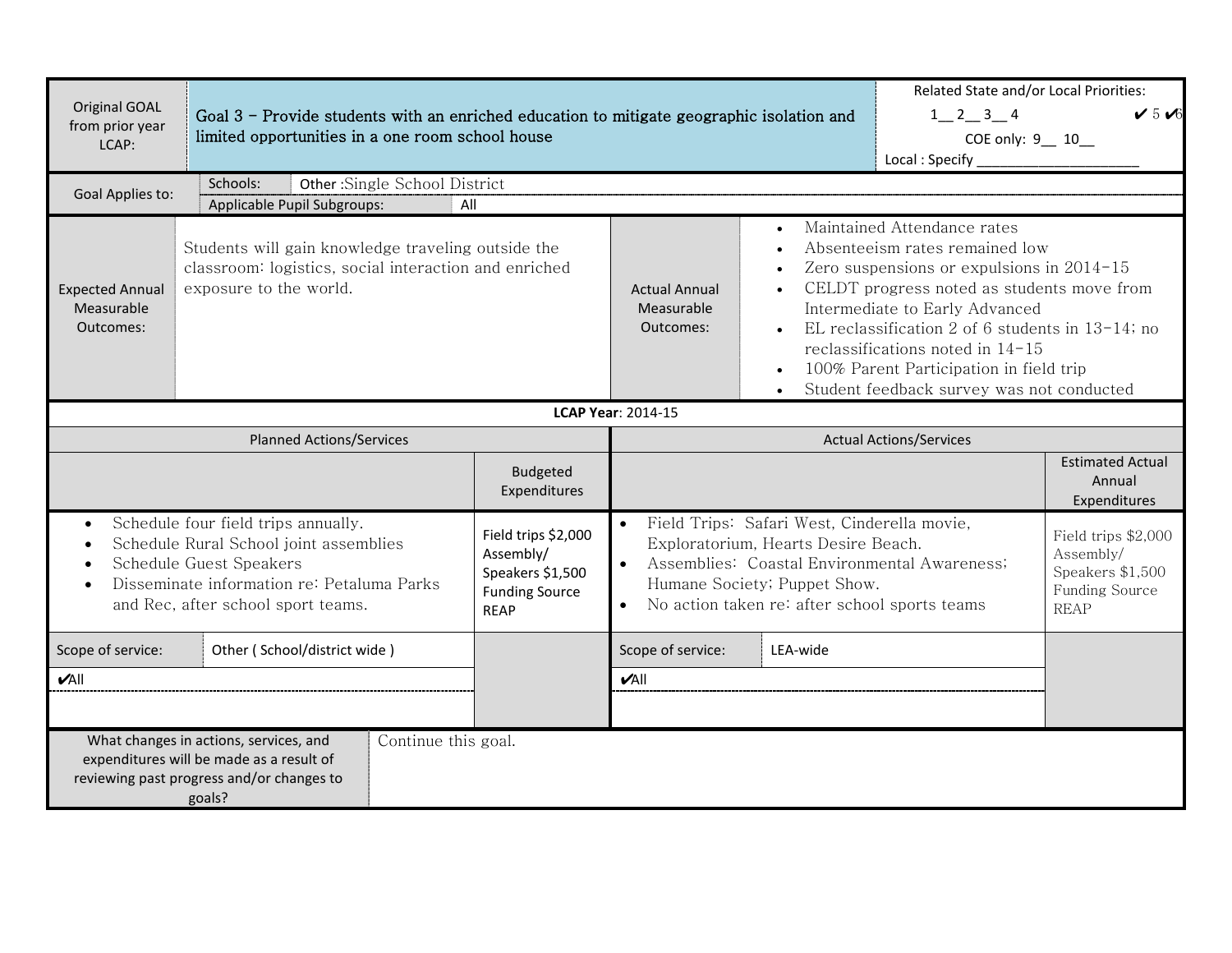| <b>Original GOAL</b><br>from prior year<br>LCAP:                                                                                                                                                                                                                                                                                                                            | Goal $4$ – Maintain and Increase parent participation in school programs. |                                          |                                                                                                                                 |                                                                                                                                                                                                                                                                                                                                                                                    | Related State and/or Local Priorities:<br>$1 - 2 - 3$ <b>4'</b> 5<br>COE only: 9_ 10_<br>Local: Specify  | $\vee$ 6                                                                                                   |                                                   |
|-----------------------------------------------------------------------------------------------------------------------------------------------------------------------------------------------------------------------------------------------------------------------------------------------------------------------------------------------------------------------------|---------------------------------------------------------------------------|------------------------------------------|---------------------------------------------------------------------------------------------------------------------------------|------------------------------------------------------------------------------------------------------------------------------------------------------------------------------------------------------------------------------------------------------------------------------------------------------------------------------------------------------------------------------------|----------------------------------------------------------------------------------------------------------|------------------------------------------------------------------------------------------------------------|---------------------------------------------------|
| Goal Applies to:                                                                                                                                                                                                                                                                                                                                                            | Schools:                                                                  | Other : Single School District           |                                                                                                                                 |                                                                                                                                                                                                                                                                                                                                                                                    |                                                                                                          |                                                                                                            |                                                   |
|                                                                                                                                                                                                                                                                                                                                                                             | Applicable Pupil Subgroups:                                               | All                                      |                                                                                                                                 |                                                                                                                                                                                                                                                                                                                                                                                    |                                                                                                          |                                                                                                            |                                                   |
| <b>Expected Annual</b><br>Measurable<br>Outcomes:                                                                                                                                                                                                                                                                                                                           | Students will have parents actively involved in the<br>classroom/school   |                                          | <b>Actual Annual</b><br>Measurable<br>Outcomes:                                                                                 | 75% of all parents attended Parent meeting<br>$\bullet$<br>Parent Newsletter sent out bi-monthly<br>$\bullet$<br>100% parent participation on field trips<br>$\bullet$<br>Calendar of events was not developed<br>$\bullet$<br>Attendance rates are unremarkable. All absences<br>secondary to illness and/or medical appointments.<br>Absenteeism rates remained low<br>$\bullet$ |                                                                                                          |                                                                                                            |                                                   |
| <b>LCAP Year: 2014-15</b>                                                                                                                                                                                                                                                                                                                                                   |                                                                           |                                          |                                                                                                                                 |                                                                                                                                                                                                                                                                                                                                                                                    |                                                                                                          |                                                                                                            |                                                   |
| <b>Planned Actions/Services</b>                                                                                                                                                                                                                                                                                                                                             |                                                                           |                                          |                                                                                                                                 | <b>Actual Actions/Services</b>                                                                                                                                                                                                                                                                                                                                                     |                                                                                                          |                                                                                                            |                                                   |
|                                                                                                                                                                                                                                                                                                                                                                             |                                                                           |                                          | <b>Budgeted</b><br>Expenditures                                                                                                 |                                                                                                                                                                                                                                                                                                                                                                                    |                                                                                                          |                                                                                                            | <b>Estimated Actual</b><br>Annual<br>Expenditures |
| • Create a calendar of lessons across the school<br>vear.<br>• Create a calendar of events/jobs needed<br>throughout the school year in the areas of:<br>gardening, carpentry, cooking and Spanish.<br>• Communicate with parents about lessons and<br>volunteer needs by category.<br>• Send information home parents about ESL class.<br>Provide space for the ESL class. |                                                                           | All costs included<br>in Goals #1, 4 & 6 | $\bullet$<br>$\bullet$<br>staff and parents.<br>$\bullet$<br>cooking/Home economics.<br>ESL class information sent<br>$\bullet$ | Calendar of lessons created<br>Calendar of events not developed instead staff<br>Newsletter communicated lesson information                                                                                                                                                                                                                                                        | relied on spontaneous lesson design ideas between<br>Parents teaching lessons to students in the area of | Included in Goals<br>#1. #4 & #6                                                                           |                                                   |
| Scope of service:                                                                                                                                                                                                                                                                                                                                                           | Other (School/district wide)                                              |                                          |                                                                                                                                 | Scope of service:                                                                                                                                                                                                                                                                                                                                                                  | LEA-wide                                                                                                 |                                                                                                            |                                                   |
| $V$ All                                                                                                                                                                                                                                                                                                                                                                     |                                                                           |                                          |                                                                                                                                 | $\mathcal{V}$ ail                                                                                                                                                                                                                                                                                                                                                                  |                                                                                                          |                                                                                                            |                                                   |
| What changes in actions, services, and<br>expenditures will be made as a result of<br>reviewing past progress and/or changes to<br>goals?                                                                                                                                                                                                                                   |                                                                           |                                          | classroom - assist in teaching lessons. Consider combining with another goal.                                                   |                                                                                                                                                                                                                                                                                                                                                                                    |                                                                                                          | Continue this goal and all actions steps. Possible to include action steps with parents as partners in the |                                                   |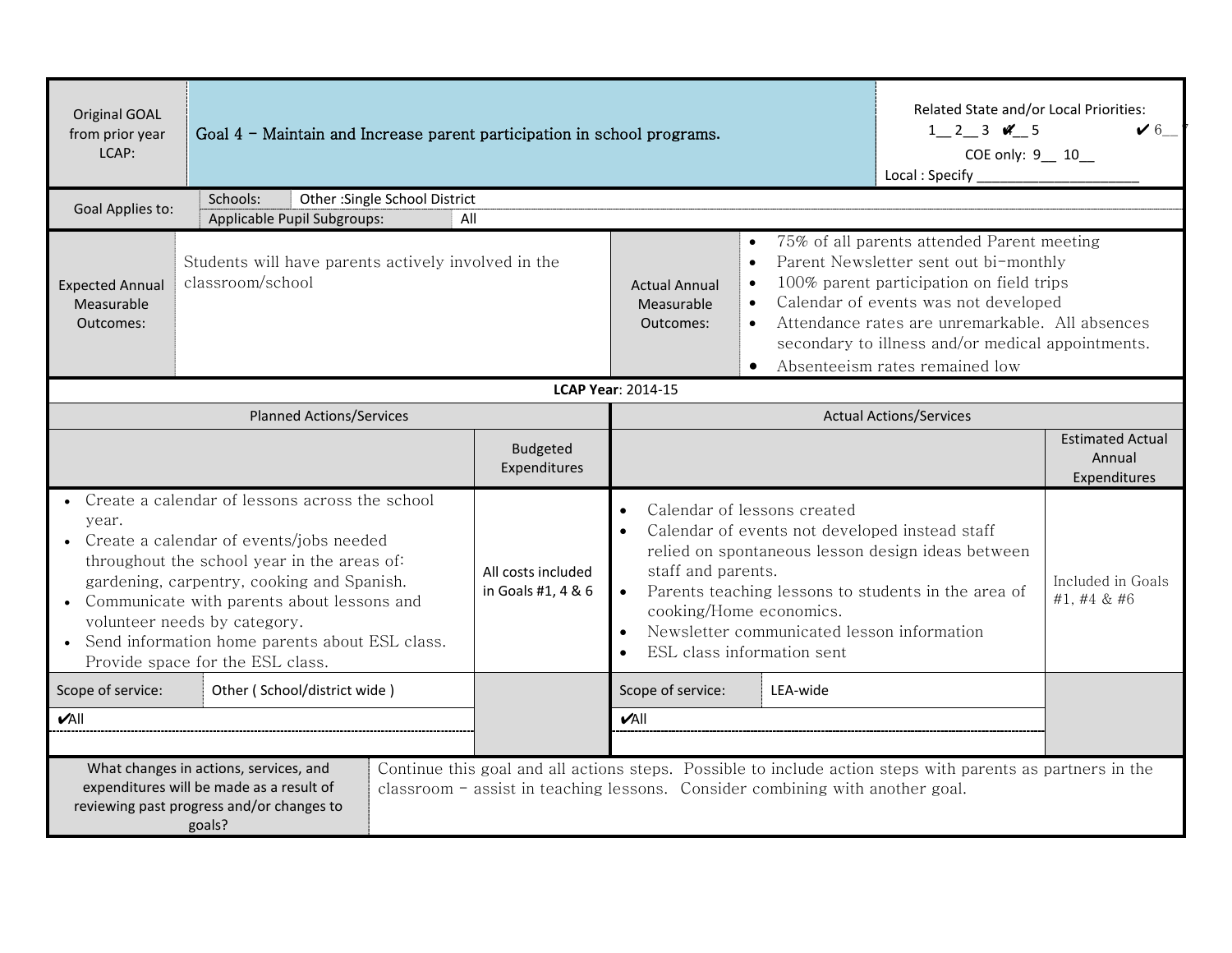| Original GOAL<br>from prior year<br>LCAP:                                                                                                                                                                                                                                                                                                                                                                                                                                                       | Related State and/or Local Priorities:<br>$1 - 2 - 3$<br>Goal $5$ – Increase student and families understanding about the importance of good<br>nutrition.<br>COE only: 9_ 10_<br>Local: Specify                                                                                                              |                                 |                                                                           |                                                                                                                                                                                                                                                                                     | $\checkmark$ 4                                                                                                                                                                                                                                                   |                                                                                      |
|-------------------------------------------------------------------------------------------------------------------------------------------------------------------------------------------------------------------------------------------------------------------------------------------------------------------------------------------------------------------------------------------------------------------------------------------------------------------------------------------------|---------------------------------------------------------------------------------------------------------------------------------------------------------------------------------------------------------------------------------------------------------------------------------------------------------------|---------------------------------|---------------------------------------------------------------------------|-------------------------------------------------------------------------------------------------------------------------------------------------------------------------------------------------------------------------------------------------------------------------------------|------------------------------------------------------------------------------------------------------------------------------------------------------------------------------------------------------------------------------------------------------------------|--------------------------------------------------------------------------------------|
| Goal Applies to:                                                                                                                                                                                                                                                                                                                                                                                                                                                                                | Other : Single School District<br>Schools:<br>Applicable Pupil Subgroups:                                                                                                                                                                                                                                     | All                             |                                                                           |                                                                                                                                                                                                                                                                                     |                                                                                                                                                                                                                                                                  |                                                                                      |
| <b>Expected Annual</b><br>Measurable<br>Outcomes:                                                                                                                                                                                                                                                                                                                                                                                                                                               | Students will have necessary nutrition to be<br>actively engaged in learning, physical education and<br>social interaction.<br>Students and families will understand what good<br>foods are.<br>Students will understand the importance of<br>exercise.<br>Students will be engaged in learning.<br>$\bullet$ |                                 | <b>Actual Annual</b><br>Measurable<br>Outcomes:                           | District contracted with Petaluma schools to provide<br>a lunch program for which 61% of students qualified<br>for free or reduced price lunches.<br>Attendance rates are not significant for outstanding<br>absences. All absences secondary to illness or<br>medical appointment. |                                                                                                                                                                                                                                                                  |                                                                                      |
| <b>LCAP Year: 2014-15</b><br><b>Actual Actions/Services</b>                                                                                                                                                                                                                                                                                                                                                                                                                                     |                                                                                                                                                                                                                                                                                                               |                                 |                                                                           |                                                                                                                                                                                                                                                                                     |                                                                                                                                                                                                                                                                  |                                                                                      |
|                                                                                                                                                                                                                                                                                                                                                                                                                                                                                                 | <b>Planned Actions/Services</b>                                                                                                                                                                                                                                                                               | <b>Budgeted</b><br>Expenditures |                                                                           |                                                                                                                                                                                                                                                                                     |                                                                                                                                                                                                                                                                  | <b>Estimated Actual</b><br>Annual<br>Expenditures                                    |
| Contract with Petaluma City Schools to provide<br>daily hot lunches and breakfast snacks for all<br>students<br>$\bullet$<br>Students will study physiology and nutrition in<br>Hot lunches<br>science and gain an understanding and<br>\$1,710<br>appreciation of the importance of good nutrition.<br>Source: LCFF<br>Communication with parents will include<br>$\bullet$<br>opportunities for meal preparation and garden<br>assistance<br>Parents will be provided nutritional information |                                                                                                                                                                                                                                                                                                               |                                 | lunches.<br>on Tuesday, Thursday.<br>$\bullet$<br>impacts growth and use. | Petaluma City Schools is contracted to provide                                                                                                                                                                                                                                      | Applications for NSLP - 11 of 17 students qualify.<br>Exercise program conducted regularly - Monday<br>and Wednesday from 2:00 to 2:30 and 2:15 to 2:45<br>Science program included nutrition and awareness<br>of the human body, its function and how nutrition | Food Services<br>\$1,710 Source<br>LCFF<br>Health Inspection<br>\$541 Source<br>LCFF |
| Scope of service:                                                                                                                                                                                                                                                                                                                                                                                                                                                                               | Other (School/district wide)                                                                                                                                                                                                                                                                                  |                                 | Scope of service:                                                         | LEA-wide                                                                                                                                                                                                                                                                            |                                                                                                                                                                                                                                                                  |                                                                                      |
| $V$ All<br>What changes in actions, services, and<br>Merge this goal with the district's goal for safe facilities. Continue these action steps. Expand the hot<br>expenditures will be made as a result of<br>lunches to more days in the week.<br>reviewing past progress and/or changes to<br>goals?                                                                                                                                                                                          |                                                                                                                                                                                                                                                                                                               |                                 | $V$ All                                                                   |                                                                                                                                                                                                                                                                                     |                                                                                                                                                                                                                                                                  |                                                                                      |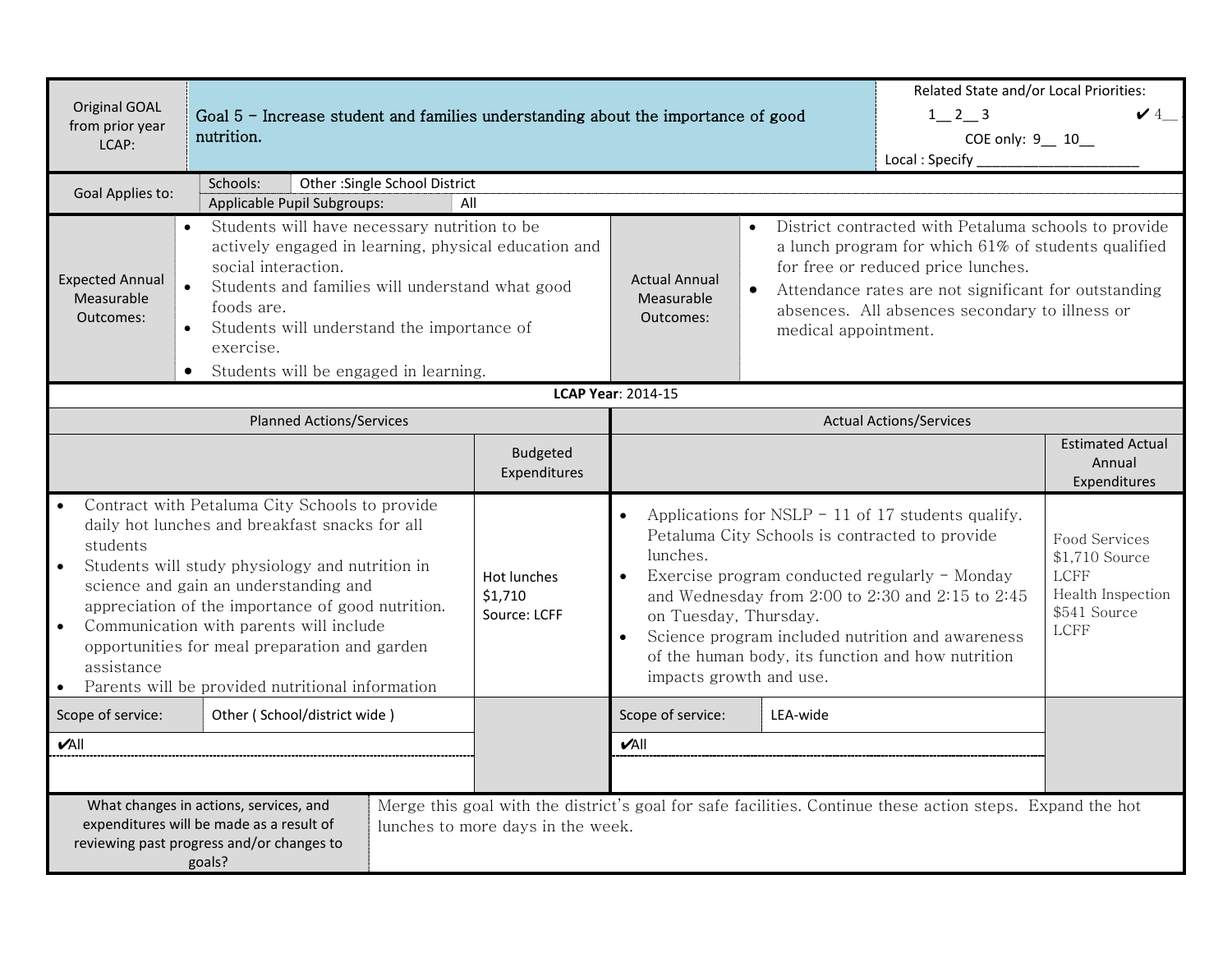| <b>Original GOAL</b><br>from prior year<br>LCAP:                                                                                                                                                                                                              | Related State and/or Local Priorities:<br>$1 \n2 \n3 \n4 \n5$<br>Goal $6$ – Maintain and/or improve school facilities to provide a clean and safe environment.<br>COE only: 9_ 10_<br>Local: Specify __                                                  |                                                                                                             |                                                 |                                                                                                    |                                                                                                                                                                                                                                                                                                                                                                                                                                                                                                                                                                                                          | V6V                                                            |  |
|---------------------------------------------------------------------------------------------------------------------------------------------------------------------------------------------------------------------------------------------------------------|----------------------------------------------------------------------------------------------------------------------------------------------------------------------------------------------------------------------------------------------------------|-------------------------------------------------------------------------------------------------------------|-------------------------------------------------|----------------------------------------------------------------------------------------------------|----------------------------------------------------------------------------------------------------------------------------------------------------------------------------------------------------------------------------------------------------------------------------------------------------------------------------------------------------------------------------------------------------------------------------------------------------------------------------------------------------------------------------------------------------------------------------------------------------------|----------------------------------------------------------------|--|
| Goal Applies to:                                                                                                                                                                                                                                              | Other : Single School District<br>Schools:                                                                                                                                                                                                               |                                                                                                             |                                                 |                                                                                                    |                                                                                                                                                                                                                                                                                                                                                                                                                                                                                                                                                                                                          |                                                                |  |
| <b>Expected Annual</b><br>Measurable<br>Outcomes:                                                                                                                                                                                                             | Applicable Pupil Subgroups:<br>All<br>School ground will be a safe and inviting place for<br>students to play, exercise and socialize.<br>The classrooms will be organized for student autonomy<br>and efficiency.<br>Students will feel safe at school. |                                                                                                             | <b>Actual Annual</b><br>Measurable<br>Outcomes: | condition of the school.<br>Williams Report<br>injuries at school<br>seasonal illness.<br>setting. | FIT Report $-$ good to excellent rating overall for the<br>Student incident/injury report unremarkable for any<br>Survey Student attendance rates are not significant for any<br>substantive decreases. Most absences are attributed to<br>Dropout rates do not apply.<br>No students were suspended or expelled. Measurement of<br>student engagement on task is not directly done, however<br>global observation would suggest that students are<br>engaged in learning and feel comfortable in the school<br>Student survey results suggest that they are happy and<br>feel well cared for at school. |                                                                |  |
|                                                                                                                                                                                                                                                               |                                                                                                                                                                                                                                                          |                                                                                                             | <b>LCAP Year: 2014-15</b>                       |                                                                                                    |                                                                                                                                                                                                                                                                                                                                                                                                                                                                                                                                                                                                          |                                                                |  |
| <b>Planned Actions/Services</b>                                                                                                                                                                                                                               |                                                                                                                                                                                                                                                          | <b>Budgeted</b><br>Expenditures                                                                             |                                                 |                                                                                                    | <b>Actual Actions/Services</b>                                                                                                                                                                                                                                                                                                                                                                                                                                                                                                                                                                           | <b>Estimated Actual</b><br>Annual                              |  |
| Calendar of maintenance will be developed.<br>$\bullet$<br>The playground blacktop will be resurfaced to<br>$\bullet$<br>prevent accidents.<br>A map of the world or the United States will be<br>added to the current game lines painted on the<br>blacktop. |                                                                                                                                                                                                                                                          | Resurface/Map<br>\$2,500 - LCFF<br>Calendar: goal #1<br><b>Facilities</b><br>Maintenance<br>\$16,166 - LCFF | A calendar was created.<br>$\bullet$<br>2015    |                                                                                                    | This was an area identified by parents as a priority<br>The playground was not yet re-surfaced in 2014-                                                                                                                                                                                                                                                                                                                                                                                                                                                                                                  | Expenditures<br>Custodial &<br>Maintenance<br>\$20,290<br>LCFF |  |
| Scope of service:                                                                                                                                                                                                                                             | Other (School/district wide)                                                                                                                                                                                                                             |                                                                                                             | Scope of service:                               | LEA-wide                                                                                           |                                                                                                                                                                                                                                                                                                                                                                                                                                                                                                                                                                                                          |                                                                |  |
| $V$ All                                                                                                                                                                                                                                                       |                                                                                                                                                                                                                                                          |                                                                                                             | $V$ All                                         |                                                                                                    |                                                                                                                                                                                                                                                                                                                                                                                                                                                                                                                                                                                                          |                                                                |  |
| This goal will be continued. Change Priority to #1.<br>What changes in actions, services, and<br>expenditures will be made as a result of<br>reviewing past progress and/or changes to<br>goals?                                                              |                                                                                                                                                                                                                                                          |                                                                                                             |                                                 |                                                                                                    |                                                                                                                                                                                                                                                                                                                                                                                                                                                                                                                                                                                                          |                                                                |  |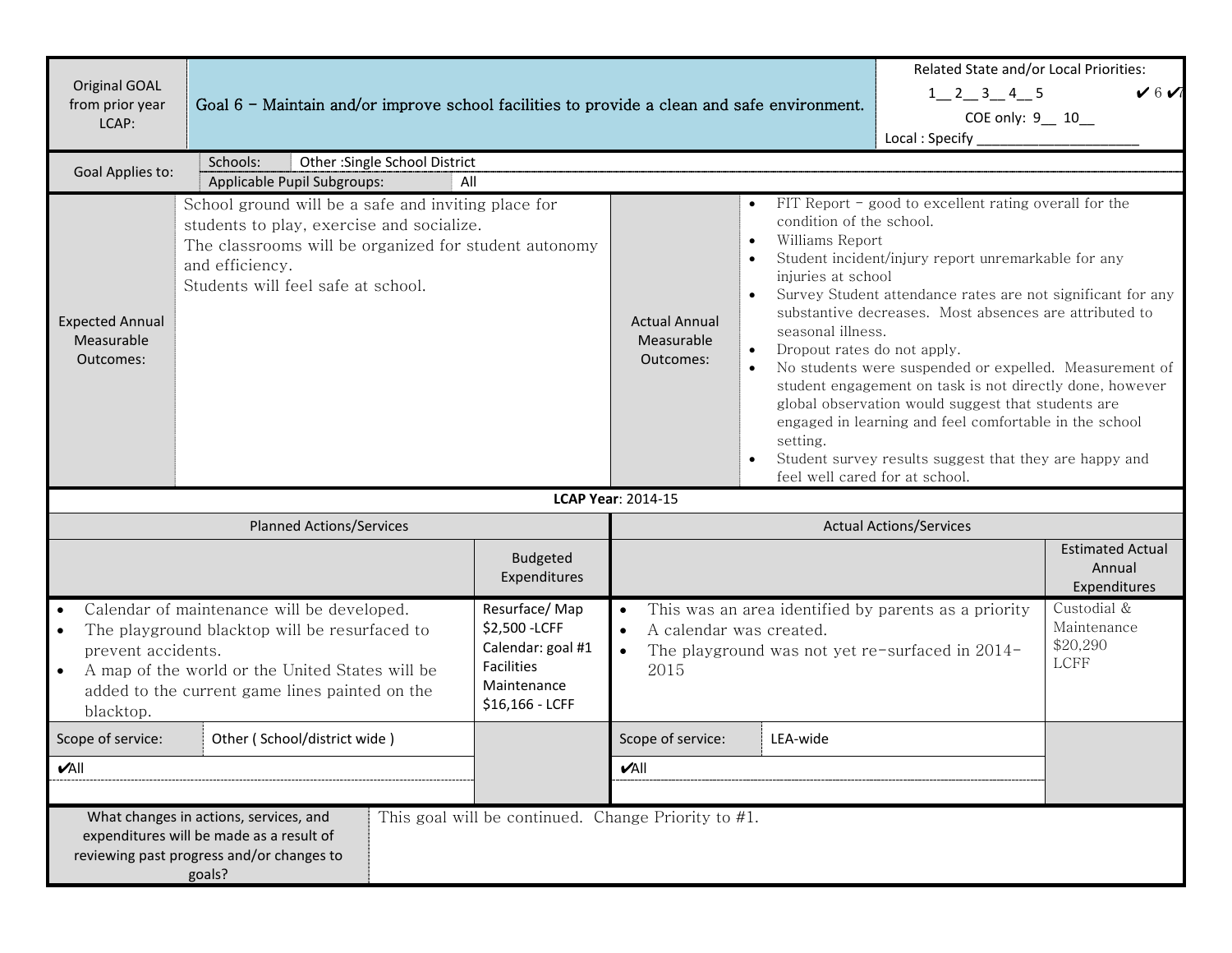#### **Section 3: Use of Supplemental and Concentration Grant funds and Proportionality**

- A. In the box below, identify the amount of funds in the LCAP year calculated on the basis of the number and concentration of low income, foster youth, and English learner pupils as determined pursuant to 5 CCR 15496(a)(5).
- Describe how the LEA is expending these funds in the LCAP year. Include a description of, and justification for, the use of any funds in a districtwide, schoolwide, countywide, or charterwide manner as specified in 5 CCR 15496.
- For school districts with below 55 percent of enrollment of unduplicated pupils in the district or below 40 percent of enrollment of unduplicated pupils at a school site in the LCAP year, when using supplemental and concentration funds in a districtwide or schoolwide manner, the school district must additionally describe how the services provided are the most effective use of funds to meet the district's goals for unduplicated pupils in the state and any local priority areas. (See 5 CCR 15496(b) for guidance.)

| Total amount of Supplemental and Concentration grant funds calculated: | ,,,,, |
|------------------------------------------------------------------------|-------|
|                                                                        |       |

Laguna Joint School District's increase in funds is estimated to be \$33,537. These funds are expended to support a twoteacher model of instruction, with one of those teachers bilingual in place of a one teacher with an aide model. This model was put in place to respond to the needs of the District's English Language Learners and Re-designated English proficient students. The District supports a nutrition program serving all students; and administers the annual CELDT examination and assessments. The District is a single school district with an unduplicated count of students described in 5 CCR 15496(a)(5) equal to 76% of the total student population.

B. In the box below, identify the percentage by which services for unduplicated pupils must be increased or improved as compared to the services provided to all pupils in the LCAP year as calculated pursuant to 5 CCR 15496(a).

Consistent with the requirements of 5 CCR 15496, demonstrate how the services provided in the LCAP year for low income pupils, foster youth, and English learners provide for increased or improved services for these pupils in proportion to the increase in funding provided for such pupils in that year as calculated pursuant to 5 CCR 15496(a)(7). An LEA shall describe how the proportionality percentage is met using a quantitative and/or qualitative description of the increased and/or improved services for unduplicated pupils as compared to the services provided to all pupils.

Laguna Joint School District is providing services for its students of need by a minimum of 25.57% more than is provided to all of the District's students by providing a 2 teacher model to serve 17 students rather than the one teacher model provided for in the State funding model. The incremental increase in costs of replacing the instructional aide the District previously employed with a highly qualified bilingual certificated teacher is 38.6%. In addition to this extra service level, the District's Principal/lead teacher devotes 2 hours a week to English Language Learner curriculum development, assessments and instructional strategies representing a 5% increase in service above that provided all students. Finally the district supports a homework club to promote access to technology and the internet for low-income students. Staff devote 1.5 hours weekly to this endeavor representing a service increase of 1.88%.  $25.57 \mid \%$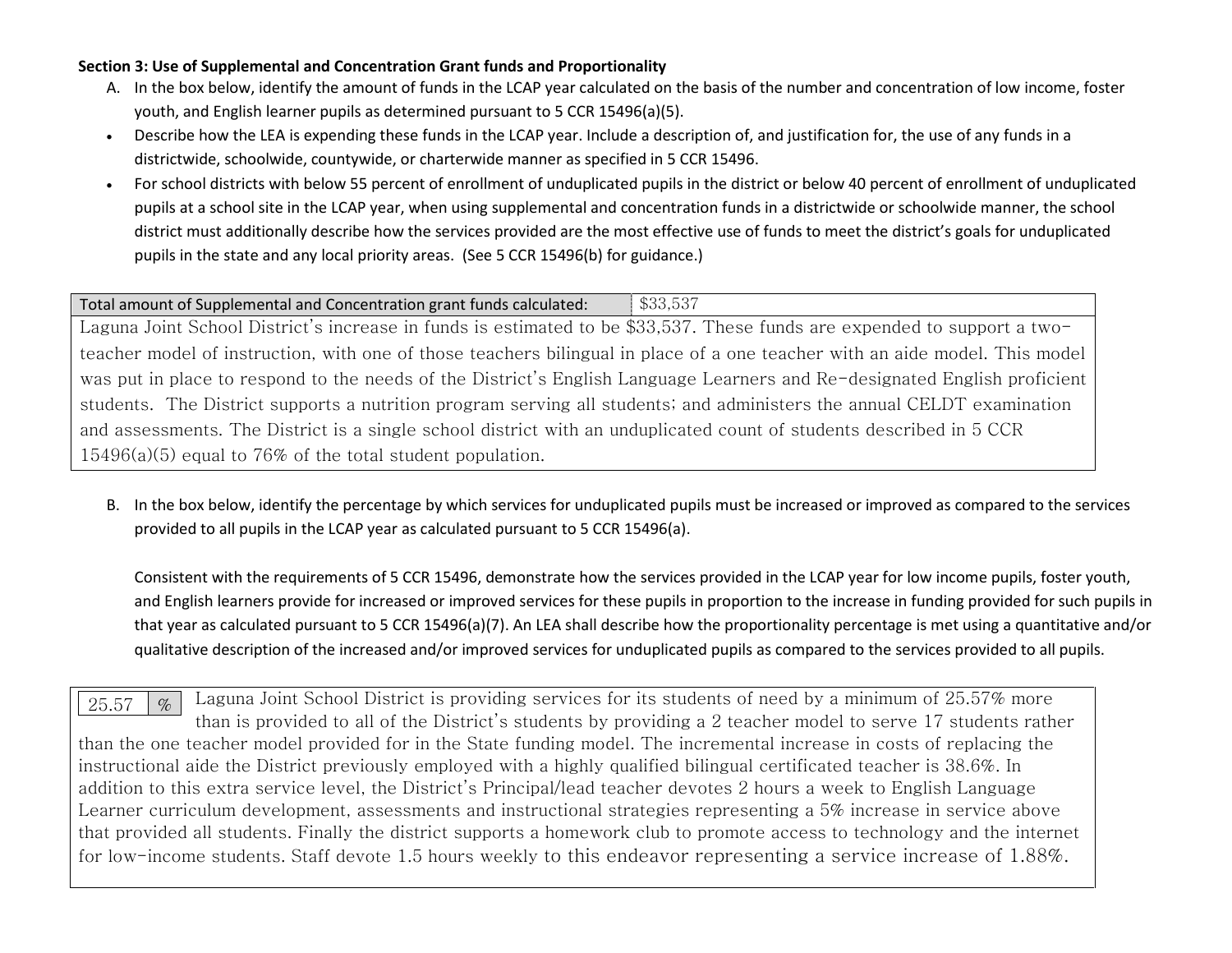## **LOCAL CONTROL AND ACCOUNTABILITY PLAN AND ANNUAL UPDATE APPENDIX**

For the purposes of completing the LCAP in reference to the state priorities under Education Code sections 52060 and 52066, the following shall apply:

- (a) "Chronic absenteeism rate" shall be calculated as follows:
	- (1) The number of pupils with a primary, secondary, or short-term enrollment during the academic year (July 1 June 30) who are chronically absent where "chronic absentee" means a pupil who is absent 10 percent or more of the schooldays in the school year when the total number of days a pupil is absent is divided by the total number of days the pupil is enrolled and school was actually taught in the total number of days the pupil is enrolled and school was actually taught in the regular day schools of the district, exclusive of Saturdays and Sundays.
	- (2) The unduplicated count of pupils with a primary, secondary, or short-term enrollment during the academic year (July 1 June 30).
	- (3) Divide (1) by (2).
- (b) "Middle School dropout rate" shall be calculated as set forth in California Code of Regulations, title 5, section 1039.1.
- (c) "High school dropout rate" shall be calculated as follows:
	- (1) The number of cohort members who dropout by the end of year 4 in the cohort where "cohort" is defined as the number of first-time grade 9 pupils in year 1 (starting cohort) plus pupils who transfer in, minus pupils who transfer out, emigrate, or die during school years 1, 2, 3, and 4.
	- (2) The total number of cohort members.
	- (3) Divide (1) by (2).
- (d) "High school graduation rate" shall be calculated as follows:
	- (1) The number of cohort members who earned a regular high school diploma [or earned an adult education high school diploma or passed the California High School Proficiency Exam] by the end of year 4 in the cohort where "cohort" is defined as the number of first-time grade 9 pupils in year 1 (starting cohort) plus pupils who transfer in, minus pupils who transfer out, emigrate, or die during school years 1, 2, 3, and 4.
	- (2) The total number of cohort members.
	- (3) Divide (1) by (2).
- (e) "Suspension rate" shall be calculated as follows: